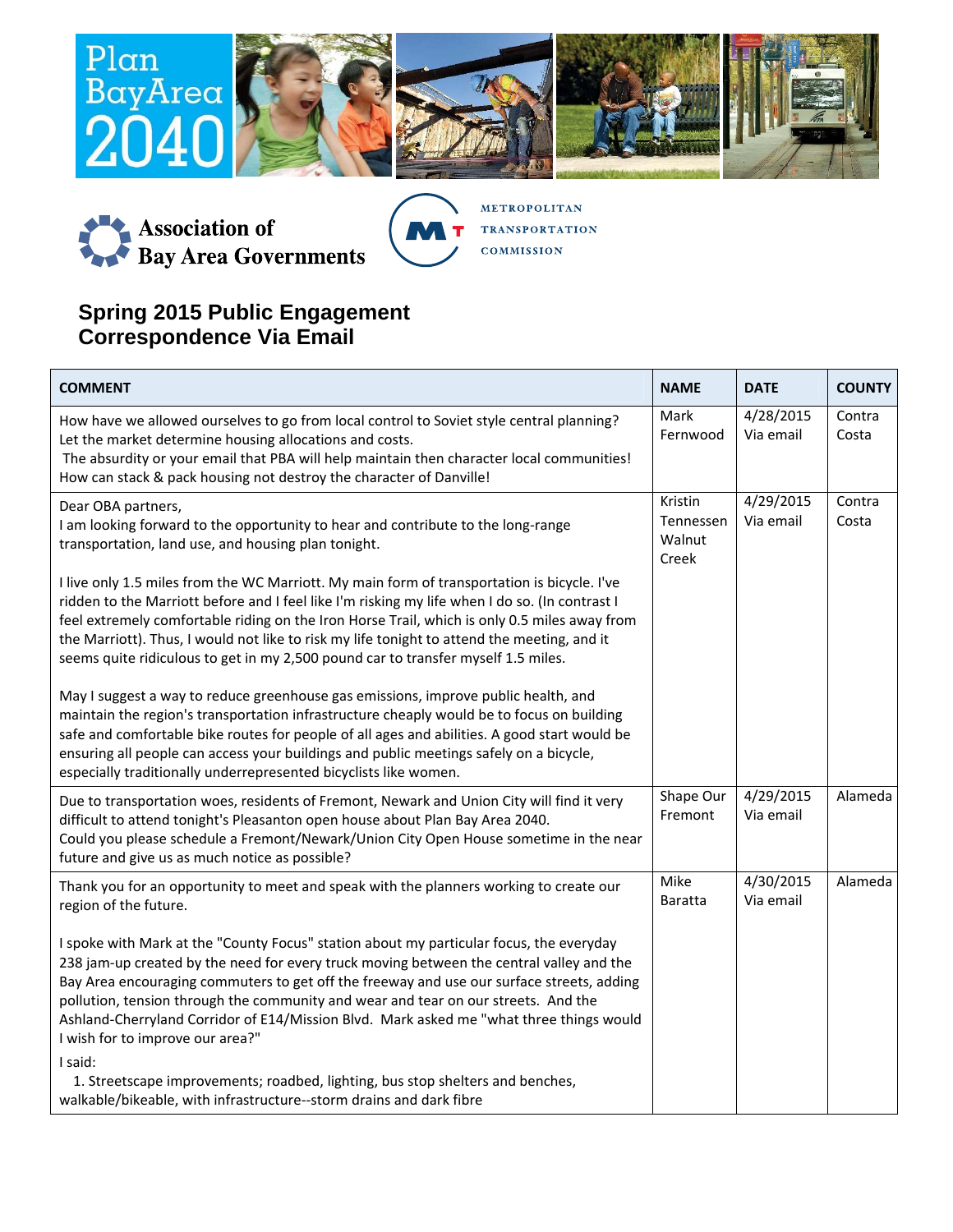|--|--|

| <b>COMMENT</b>                                                                                                                                                                                                                                                                                                                                                                                                                                                                                                                                                                                                                                                         | <b>NAME</b>                                                                  | <b>DATE</b>            | <b>COUNTY</b>         |
|------------------------------------------------------------------------------------------------------------------------------------------------------------------------------------------------------------------------------------------------------------------------------------------------------------------------------------------------------------------------------------------------------------------------------------------------------------------------------------------------------------------------------------------------------------------------------------------------------------------------------------------------------------------------|------------------------------------------------------------------------------|------------------------|-----------------------|
| 2. Branding, people in Ashland and Cherryland don't know where they live. Help us<br>establish recognition<br>3. Help create a "District" from A Street Hayward to Dolores in San Leandro by using<br>trolley type vehicles for corridor shuttle. A 5 mile stretch with 3 BART stations within the<br>TOD guidelines, predominantly 110' right of way with a diverse population allowing us<br>promote ethnic shops and attracting regional interest.                                                                                                                                                                                                                  |                                                                              |                        |                       |
| A 25 or 40 year plan must look to our potential. The data collected is an amazing start to<br>define who we are and with that data we can determine what we may become.<br>Thank you.                                                                                                                                                                                                                                                                                                                                                                                                                                                                                  |                                                                              |                        |                       |
| Thank you for taking comments online. As mayor of Union City, I believe the long term<br>solution to the jobs/housing imbalance is rail transportation over busing. I know we do not<br>have unlimited resources, however, public/private partnerships work well across the<br>country and around the globe. There has not been enough focus on east/west<br>transportation congestion. One of the issues, as I see it, is that Alameda County and San<br>Mateo County need to do a better job talking to each other. Our county funding sources<br>stop at the county line but the vehicles do not. I think this short email gets my message<br>across.<br>Thank you. | Carol<br>Dutra-<br>Vernaci<br>Mayor,<br><b>Union City</b>                    | 5/4/2015<br>Via email  | Alameda               |
| Greetings-<br>Recently heard about Plan Bay Area 2040 on a right wing radio talk show.<br>I had NO IDEA you were creating a sustainable community in the bay area.<br>I attend the annual green festival in san fran, but this is the first I have heard of the plan to<br>help transit the bay area into a defacto sustainable community!<br>I support Agenda 21 and the move shift into bicycles and alternative transportation<br>modalities- preferably electric.                                                                                                                                                                                                  | Steve<br>Jones,<br>Global<br>Environ-<br>mentalist<br>Colorado<br><b>USA</b> | 5/7/2015<br>Via email  | Out of<br>the<br>Area |
| I have written a book entitled, SAVING THE PLANET:<br>see: triniti.netai.net/planet.html                                                                                                                                                                                                                                                                                                                                                                                                                                                                                                                                                                               |                                                                              |                        |                       |
| Please add a school district filter as well if possible!                                                                                                                                                                                                                                                                                                                                                                                                                                                                                                                                                                                                               | Vibha Rathi                                                                  | 5/12/2015<br>Via email |                       |
| Hi MTC/ABAG:<br>Having reviewed Plan Bay Area 2040, I'm concerned that the amount of housing proposed is<br>insufficient for bringing down housing prices to affordable levels. According to the state<br>Legislative Analyst's Office, the Bay Area has accumulated a shortfall of over 1.5 million<br>housing units since 1980. This shortage is greatest in Silicon Valley.                                                                                                                                                                                                                                                                                         | Alfred                                                                       | 5/14/2015<br>Via email |                       |
| For the past few decades, population growth was limited by growth in housing stock, which<br>hasn't kept up with demand. If the regional housing need assessment (RHNA) is<br>extrapolated from housing-shortage-limited population growth, then expect more housing<br>shortages in the future. Measure demand directly, instead of extrapolating from past<br>growth. If enough housing for our children and all the people who want to live here isn't<br>built, then people will get displaced.                                                                                                                                                                    |                                                                              |                        |                       |
| Fortunately, Silicon Valley's low density retail and office areas offer an opportunity to create<br>new San Francisco sized downtowns, complete with new transit lines and tall buildings. As<br>one example, below and attached are an illustration of what the area around the Apple<br>headquarters could look like with 100,000 new homes.                                                                                                                                                                                                                                                                                                                         |                                                                              |                        |                       |
| Thanks, Alfred                                                                                                                                                                                                                                                                                                                                                                                                                                                                                                                                                                                                                                                         |                                                                              |                        |                       |
| And here's an idea for new BART lines connecting new downtowns in Silicon Valley<br>[Attachment submitted.]                                                                                                                                                                                                                                                                                                                                                                                                                                                                                                                                                            | Alfred                                                                       | 5/14/2015<br>Via email |                       |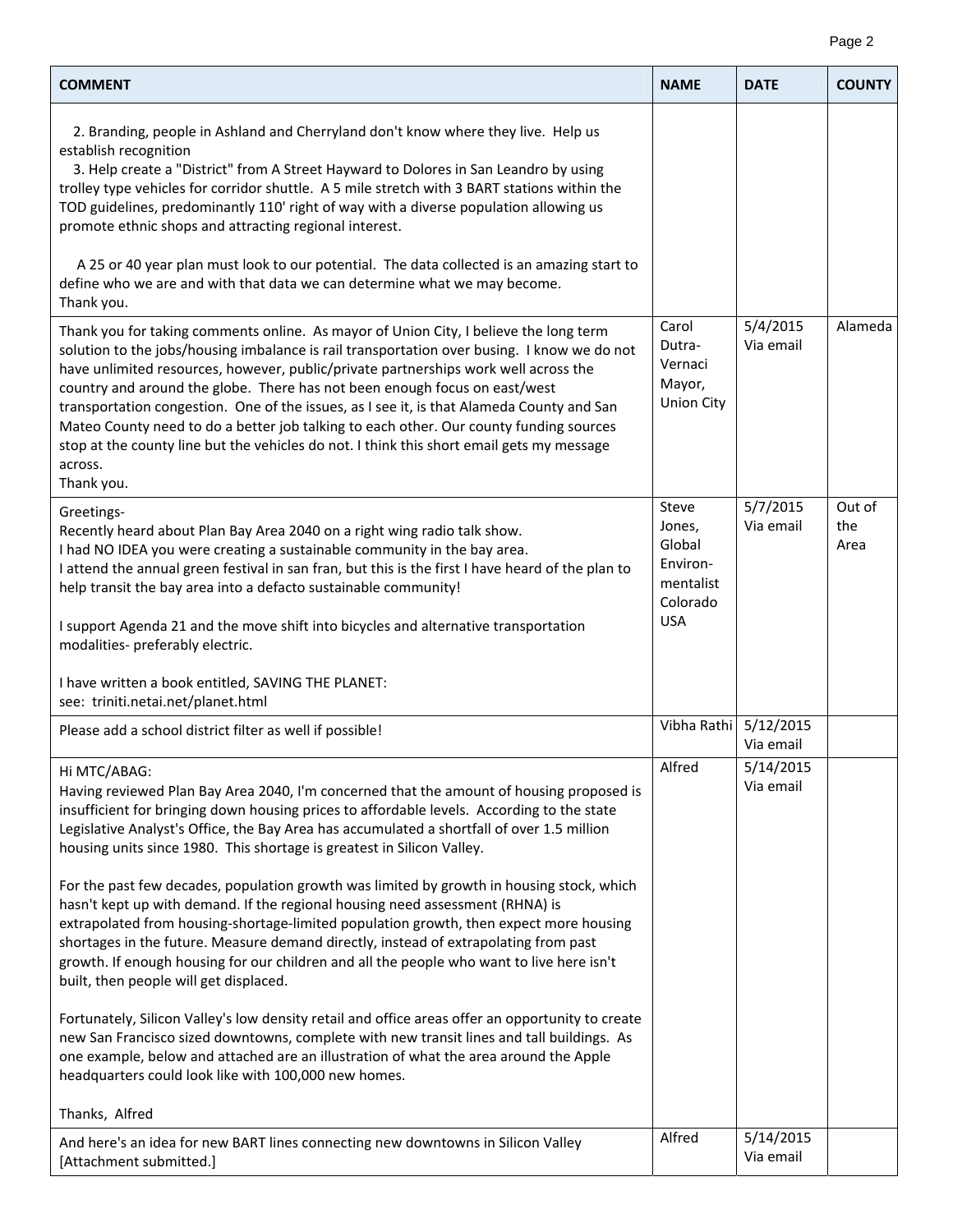|--|

| <b>COMMENT</b>                                                                                                                                                                                                                                                                                                                                                                                                                                                                                                                                                                                                                                                                                                                                                                                                                                                                                                                                                                                                                                                                                                                                                                                                                                                                                                                                  | <b>NAME</b>                           | <b>DATE</b>            | <b>COUNTY</b>  |
|-------------------------------------------------------------------------------------------------------------------------------------------------------------------------------------------------------------------------------------------------------------------------------------------------------------------------------------------------------------------------------------------------------------------------------------------------------------------------------------------------------------------------------------------------------------------------------------------------------------------------------------------------------------------------------------------------------------------------------------------------------------------------------------------------------------------------------------------------------------------------------------------------------------------------------------------------------------------------------------------------------------------------------------------------------------------------------------------------------------------------------------------------------------------------------------------------------------------------------------------------------------------------------------------------------------------------------------------------|---------------------------------------|------------------------|----------------|
| Goals for the 2017 Plan<br>I attended a town hall yesterday in Novato. I am interested in the survey question regarding<br>Access Equity. I do see a growing divide between Haves and Have nots and am assuming the<br>question is should this be addressed. Can I get further insight, please?<br>Please contact me at either this email address or phone. Thanks.                                                                                                                                                                                                                                                                                                                                                                                                                                                                                                                                                                                                                                                                                                                                                                                                                                                                                                                                                                             | Peter<br>Tiernan                      | 5/17/2015<br>Via email |                |
| I am writing to support the concept of a Dumbarton train crossing.<br>I take the Dumbarton express bus every day to get to work. I go in the reverse direction and<br>often spend over an hour waiting for the bus in the evening due to traffic in the commute<br>direction. This is a really sad state of affairs for a public transit option. No wonder they are<br>so few other riders!                                                                                                                                                                                                                                                                                                                                                                                                                                                                                                                                                                                                                                                                                                                                                                                                                                                                                                                                                     | Nicholas<br>Ingle                     | 5/18/2015<br>Via email | Santa<br>Clara |
| Public transit can only truly be public if it has the right of way. A Dumbarton rail link has the<br>unique opportunity of providing this in a heavily congested area with no negative impact on<br>traffic congestion during construction. For this reason alone this should be an amazing<br>project for the area.                                                                                                                                                                                                                                                                                                                                                                                                                                                                                                                                                                                                                                                                                                                                                                                                                                                                                                                                                                                                                            |                                       |                        |                |
| Please make sure this does not fall off the plan!<br>Nik Ingle, Palo Alto Resident and Committed Public Transit User.                                                                                                                                                                                                                                                                                                                                                                                                                                                                                                                                                                                                                                                                                                                                                                                                                                                                                                                                                                                                                                                                                                                                                                                                                           |                                       |                        |                |
| Dear Plan Bay Area fellow travelers (in a good sense!) -                                                                                                                                                                                                                                                                                                                                                                                                                                                                                                                                                                                                                                                                                                                                                                                                                                                                                                                                                                                                                                                                                                                                                                                                                                                                                        | Virginia<br>Smedberg,                 | 5/18/2015<br>Via email | Santa<br>Clara |
| For years I've looked at the rail bridge south of Dumbarton and wished there were trains<br>running on it. I love trains - but more importantly they are the most energy-efficient (2nd<br>only to bikes, last I read) means of transportation.                                                                                                                                                                                                                                                                                                                                                                                                                                                                                                                                                                                                                                                                                                                                                                                                                                                                                                                                                                                                                                                                                                 | Palo Alto                             |                        |                |
| So I would ask that you include Dumbarton Rail in the long term 2040 regional update. I<br>might still be alive then (born in 1945; aiming for 120 years), but in any case everyone who<br>IS alive then and living in this area where everyone wants to live, would benefit from having<br>that option. And since any such project is built in stages, I hope to enjoy at least some of<br>those as they come to fruition.                                                                                                                                                                                                                                                                                                                                                                                                                                                                                                                                                                                                                                                                                                                                                                                                                                                                                                                     |                                       |                        |                |
| Sincerely, Virginia Smedberg, Palo Alto (born & raised in this town!)                                                                                                                                                                                                                                                                                                                                                                                                                                                                                                                                                                                                                                                                                                                                                                                                                                                                                                                                                                                                                                                                                                                                                                                                                                                                           |                                       |                        |                |
| <b>Dumbarton Rail</b><br>Please include Dumbarton Rail in the 2040 Plan Bay Area regional update!<br>Regards,<br>Lucas Ramirez, Mountain View, CA                                                                                                                                                                                                                                                                                                                                                                                                                                                                                                                                                                                                                                                                                                                                                                                                                                                                                                                                                                                                                                                                                                                                                                                               | Lucas<br>Ramirez,<br>Mountain<br>View | 5/19/2015<br>Via email | Santa<br>Clara |
| Dumbarton Rail Project                                                                                                                                                                                                                                                                                                                                                                                                                                                                                                                                                                                                                                                                                                                                                                                                                                                                                                                                                                                                                                                                                                                                                                                                                                                                                                                          | John                                  | 5/19/2015              | San            |
| To whom it may concern,<br>I am currently a resident of Menlo Park. I am writing in support of transit on the Dumbarton<br>rail corridor. This project, from what I have read, would be far more cost effective than<br>BART extensions and would provide a transit option that is competitive with car travel<br>across the bay. A 10+ billion dollar second transbay tube is being debated while a rail bridge<br>sits completely unused connecting the East Bay with jobs on the peninsula! It's very hard to<br>understand how this could be. Currently, the Dumbarton is a major bottle neck and<br>traveling across the bay by bus is slowed significantly by car traffic during commuting hours.<br>I am a clinical fellow currently working at Stanford University Medical Center and feel<br>fortunate that there are bus options, but a protected right of way for transit could make a<br>major difference. Ideally this option could be commuter trains compatible with Caltrain that<br>could proceed either up or down the peninsula (for the near future, perhaps the current<br>diesel fleet could be used after it is replaced by electric trains on the current Caltrain line?)<br>or at least transfer to existing service in Redwood City; bus rapid transit along protected<br>rights of way would be better than nothing. | Leikauf,<br><b>Menlo Park</b>         | Via email              | Mateo          |
| Thanks, John Leikauf                                                                                                                                                                                                                                                                                                                                                                                                                                                                                                                                                                                                                                                                                                                                                                                                                                                                                                                                                                                                                                                                                                                                                                                                                                                                                                                            |                                       |                        |                |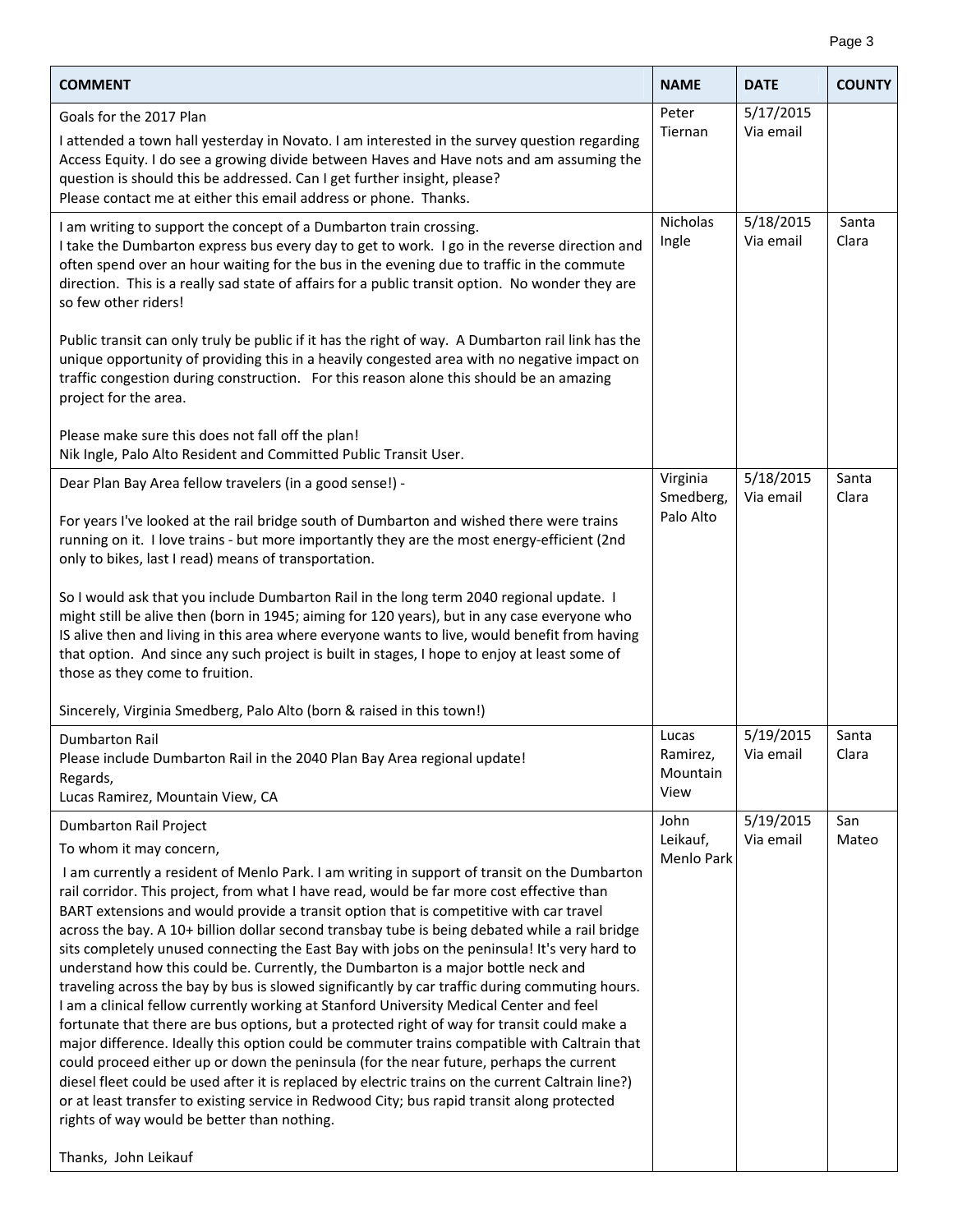| <b>COMMENT</b>                                                                                                                                                                                                                                                                                                                                                                                                                                                                                                                                                                                                                                                                                                                                                                                                                                                                                                                                                                                                                                                                                 | <b>NAME</b>               | <b>DATE</b>            | <b>COUNTY</b>  |
|------------------------------------------------------------------------------------------------------------------------------------------------------------------------------------------------------------------------------------------------------------------------------------------------------------------------------------------------------------------------------------------------------------------------------------------------------------------------------------------------------------------------------------------------------------------------------------------------------------------------------------------------------------------------------------------------------------------------------------------------------------------------------------------------------------------------------------------------------------------------------------------------------------------------------------------------------------------------------------------------------------------------------------------------------------------------------------------------|---------------------------|------------------------|----------------|
| Trouble with cookies or my software being outdated-- anyway, here are my comments,<br>from East Palo Alto, to be added to the long-range transportation, land use and housing<br>plan, Plan Bay Area:                                                                                                                                                                                                                                                                                                                                                                                                                                                                                                                                                                                                                                                                                                                                                                                                                                                                                          | Eve Sutton                | 5/28/2015<br>Via email |                |
| Biggest problem is obvious -- not enough affordable housing. But the causes are not so<br>obvious-- there no way to ensure that such housing is built, and really no way to keep low-<br>income people (or even moderate/average income people) HOUSED.                                                                                                                                                                                                                                                                                                                                                                                                                                                                                                                                                                                                                                                                                                                                                                                                                                        |                           |                        |                |
| I've had my own battles with a loan servicer who is illegally trying to foreclose on my house.<br>Loan servicers or lenders have every incentive to do so. They make a quick profit from<br>taking the house and selling to the highest bidder. Renters have similar problems with<br>landlords who force tenants to endure rapid rent increases, poor maintenance, and huge<br>overcharges for small infractions like being a few days late with a rent check. The non-<br>profits and well-intended government agencies are ignored by the banks, developers, and<br>lawmakers or regulators who cannot, or will not, enforce the plans to keep us housed<br>affordably. We waste hundreds of hours of planning meetings by ignoring the hard work of<br>those committees. You do not need a fancy website and computers that accept cookies to<br>do this survey-- just call the homeless shelters, food closets, social services offices, and the<br>dozens of nonprofit agencies that have tried for DECADES to ensure housing and justice for<br>lower-income residents in the Bay Area. |                           |                        |                |
| City by city and county by county, strong council members and other officials need to stand<br>up and defend these rights in court, and in the budgeting process, and in the granting of<br>permits or imposition of penalties. We especially need policies to prevent speculators from<br>purchasing housing for outrageous profit and denying housing to residents-- sometimes the<br>speculators force current residents out of their homes, and sometimes they even purchase<br>a home that is left vacant because it cannot be rented out.                                                                                                                                                                                                                                                                                                                                                                                                                                                                                                                                                |                           |                        |                |
| Thank you for noting these concerns.                                                                                                                                                                                                                                                                                                                                                                                                                                                                                                                                                                                                                                                                                                                                                                                                                                                                                                                                                                                                                                                           |                           |                        |                |
| Please accept this comment forwarded, hopefully, to appropriate MTC's Plan Bay Area<br>reviewing staff. --Libby Lucas                                                                                                                                                                                                                                                                                                                                                                                                                                                                                                                                                                                                                                                                                                                                                                                                                                                                                                                                                                          | Libby Lucas,<br>Los Altos | 5/29/2015<br>Via email | Santa<br>Clara |
| May 29, 2015<br>Hello,<br>In regards to your update on Plan Bay Area, this is the first I have heard about it and afraid<br>do not understand how to submit commentsbut as timeline is running out, will simply<br>reply to this source.                                                                                                                                                                                                                                                                                                                                                                                                                                                                                                                                                                                                                                                                                                                                                                                                                                                       |                           |                        |                |
| Had written at some length on your earlier Plan Bay Area and am unclear why there is any<br>need to update it so soon, however will briefly state continuing concerns with what am<br>seeing in Bay Area in past few years.                                                                                                                                                                                                                                                                                                                                                                                                                                                                                                                                                                                                                                                                                                                                                                                                                                                                    |                           |                        |                |
| ~ Do not find that original Plan Bay Area adequately evaluated traffic congestion. In last few<br>years Bay Area has experienced building frenzy that has resulted in gridlock on critical<br>arteries and in many neighborhoods. This has had ripple effect in many unforeseen ways<br>and may be impacting established cultural institutions. In recent attendance at morning<br>rehearsal of San Francisco Symphony we found an acquaintance who left Foster City home<br>at same time we departed Los Altos and yet he arrived at concert 20 minutes after we did.<br>We no longer see busloads of retirement community folks from East Bay at all. Understand<br>that it is now impossible to avoid gridlock on northern peninsula roads around #101, #95<br>and El Camino Real and bridge approaches are a parking lot. In earthquake country this<br>almost guarantees public disaster waiting in wings.                                                                                                                                                                                |                           |                        |                |
| ~ In previous Plan Bay Area found complete absence of any attempt to evaluate sea level<br>rise or anticipate how highway upgrades might retain integrity in low elevation highway<br>arteries that ring San Francisco BayA financial assessment of such upgrades needed to be                                                                                                                                                                                                                                                                                                                                                                                                                                                                                                                                                                                                                                                                                                                                                                                                                 |                           |                        |                |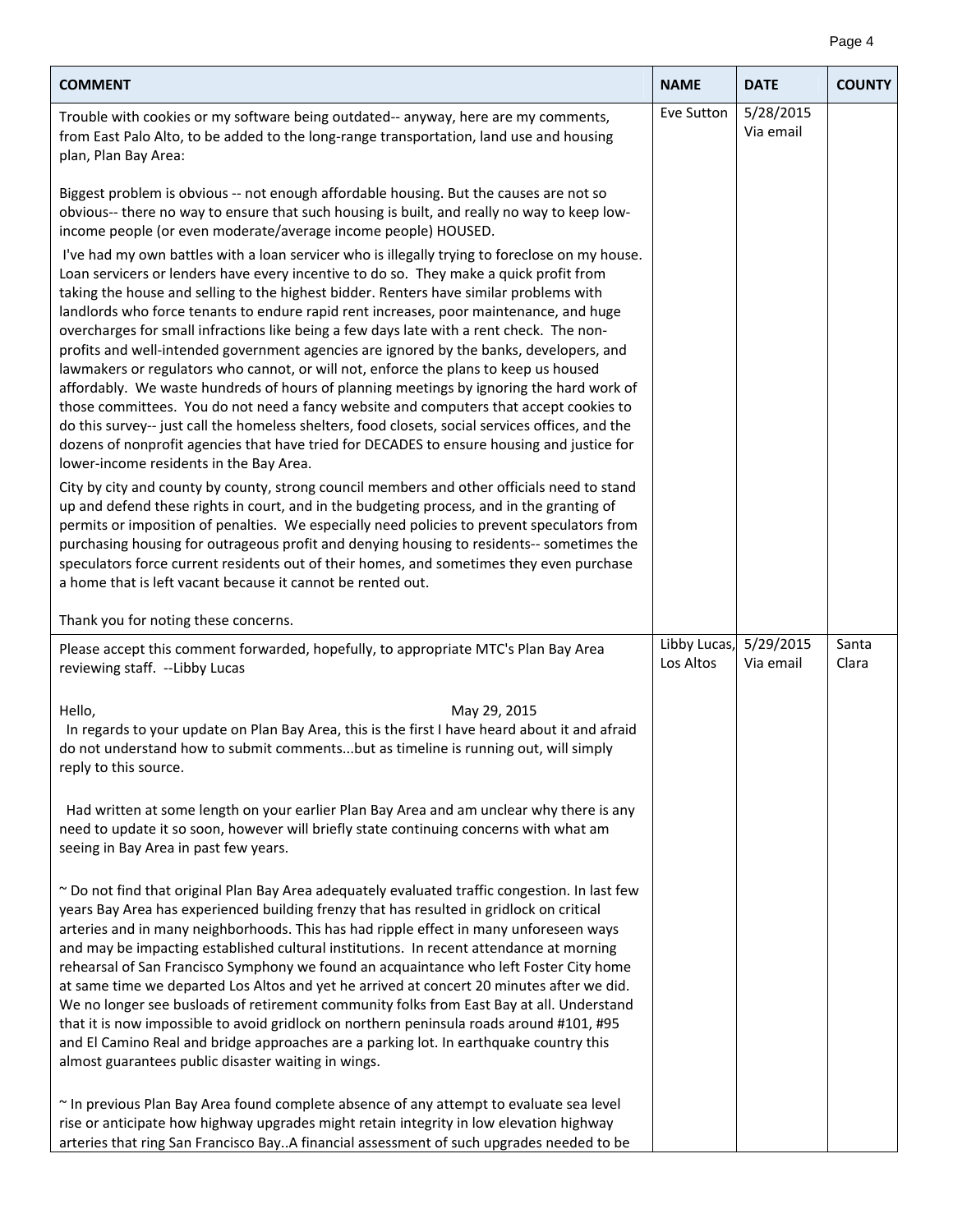|--|--|

| <b>COMMENT</b>                                                                                                                                                                                                                                                                                                                                                                                                                                                                                                                                                                                                                                                                                                                                                                                                                                                                                                                                                                                                                                                                                                                                                                                                                                                                                                                                                                                                                                                                                                                                                                                                                                                     | <b>NAME</b>                             | <b>DATE</b>            | <b>COUNTY</b>    |
|--------------------------------------------------------------------------------------------------------------------------------------------------------------------------------------------------------------------------------------------------------------------------------------------------------------------------------------------------------------------------------------------------------------------------------------------------------------------------------------------------------------------------------------------------------------------------------------------------------------------------------------------------------------------------------------------------------------------------------------------------------------------------------------------------------------------------------------------------------------------------------------------------------------------------------------------------------------------------------------------------------------------------------------------------------------------------------------------------------------------------------------------------------------------------------------------------------------------------------------------------------------------------------------------------------------------------------------------------------------------------------------------------------------------------------------------------------------------------------------------------------------------------------------------------------------------------------------------------------------------------------------------------------------------|-----------------------------------------|------------------------|------------------|
| folded into all recent developments and has not been. At least I was unable to find this<br>discussion or evaluation but maybe I did not look in appropriate element.<br>~ Do not believe the US Army Corps of Engineers will be able to design and implement super<br>levees that will be able to protect morass of dense, high rise construction that is being built<br>on low lying lands around bay. Nor will levees protect inboard neighborhoods already<br>seeing saltwater intrusion into cellars and foundations. By year 2040 drastic measures will<br>have to be incorporated in building codes but where is Bay Plan model?<br>~ Lastly, as we are being asked to reduce our water use by 25 to 30% in what manner does<br>Plan Bay Area address drought? Are all these new hotels, offices and residences required to<br>be double plumbed? Will new employees be asked to sign wavers that promise to shower<br>only every third day? We used to think that we were living in a paradise but fear it is all too<br>rapidly turning into a fool's paradise.<br>Would love to have been able to have read latest Plan Bay Area document and maybe to                                                                                                                                                                                                                                                                                                                                                                                                                                                                                                   |                                         |                        |                  |
| make constructive comments but somehow missed alert on this entirely so will fall back on<br>earlier reading of plan deficiencies.<br>Thank you for considerations of these challenging concerns.<br>Libby Lucas, Los Altos, CA                                                                                                                                                                                                                                                                                                                                                                                                                                                                                                                                                                                                                                                                                                                                                                                                                                                                                                                                                                                                                                                                                                                                                                                                                                                                                                                                                                                                                                    |                                         |                        |                  |
| Before moving to Sonoma Co. from Fresno over 21 years ago, I anticipated being able to<br>frequently visit friends and family who never left the Bay Area and rarely came to Fresno<br>once I-5 was completed. It didn't take long to learn how difficult it can be to leave Sonoma<br>County and return except several hours after dark. I've watched freeways being expanded<br>both locally and in the East Bay on I-80 on the east shore and up in Solano Co. as well as I-<br>580 out to the San Joaquin Valley with only short term benefits in traffic flow. I've come to<br>the inescapable conclusion that more of the same will neither maintain nor improve air<br>quality or mobility.                                                                                                                                                                                                                                                                                                                                                                                                                                                                                                                                                                                                                                                                                                                                                                                                                                                                                                                                                                 | Stephen L.<br><b>Beck</b><br>Sebastopol | 5/29/2015<br>Via email | Sonoma<br>County |
| Whether or not the population of the 9 counties grows, it will become increasingly difficult<br>for all of us, but particularly the increasing number of old citizens, like myself, now 77+, to<br>travel far from home without a major improvement in coordination of our existing public<br>transit agencies and expansion of their services. My experiences trying to use Sonoma<br>County Transit to get to and from my home west of Sebastopol to the Volunteer Wheels<br>office in Santa Rosa where I spent two days a week as a volunteer driver, convinced me that<br>public transit, in my county at least, is designed for the desperate who have no other<br>choice. Aside from headways being as long as 90 minutes on the routes serving my nearest<br>town, very few stops had shelters sufficient to keep one waiting for the next bus. More<br>than once, I found a bus I planned to take home pass by roughly 5 minutes earlier than<br>normal, requiring me to walk 1.5 miles to the alternate route that would not arrive for<br>another hour. In winter, when it was dark or raining, I stood under the eves of a building<br>near the bus stop, only see the bus I'd hope to take home pass by without even slowing<br>down. Then they changed the route of the morning bus that required me to go into<br>downtown Santa Rosa and transfer to a City bus that would eventually get to my<br>destination, but not directly, and arriving 30 minutes after I had been starting my day.<br>That's when I gave up riding the bus to my volunteer :job".<br>After listening to an older member of my church explain the challenge of getting from |                                         |                        |                  |
| Sonoma Co. to MTC headquarters in Oakland, I checked it out myself, and concluded it<br>wasn't worth nearly 3 hours and two switches of carriers to make such a trip. I've checked<br>511 a couple of times to explore the feasibility of using public transit to reach San Francisco<br>and find it discouraging. Golden Gate Transit, like many other providers, has a schedule<br>geared to commuters. Travel options become much less after "Rush Hour". The fact we still                                                                                                                                                                                                                                                                                                                                                                                                                                                                                                                                                                                                                                                                                                                                                                                                                                                                                                                                                                                                                                                                                                                                                                                     |                                         |                        |                  |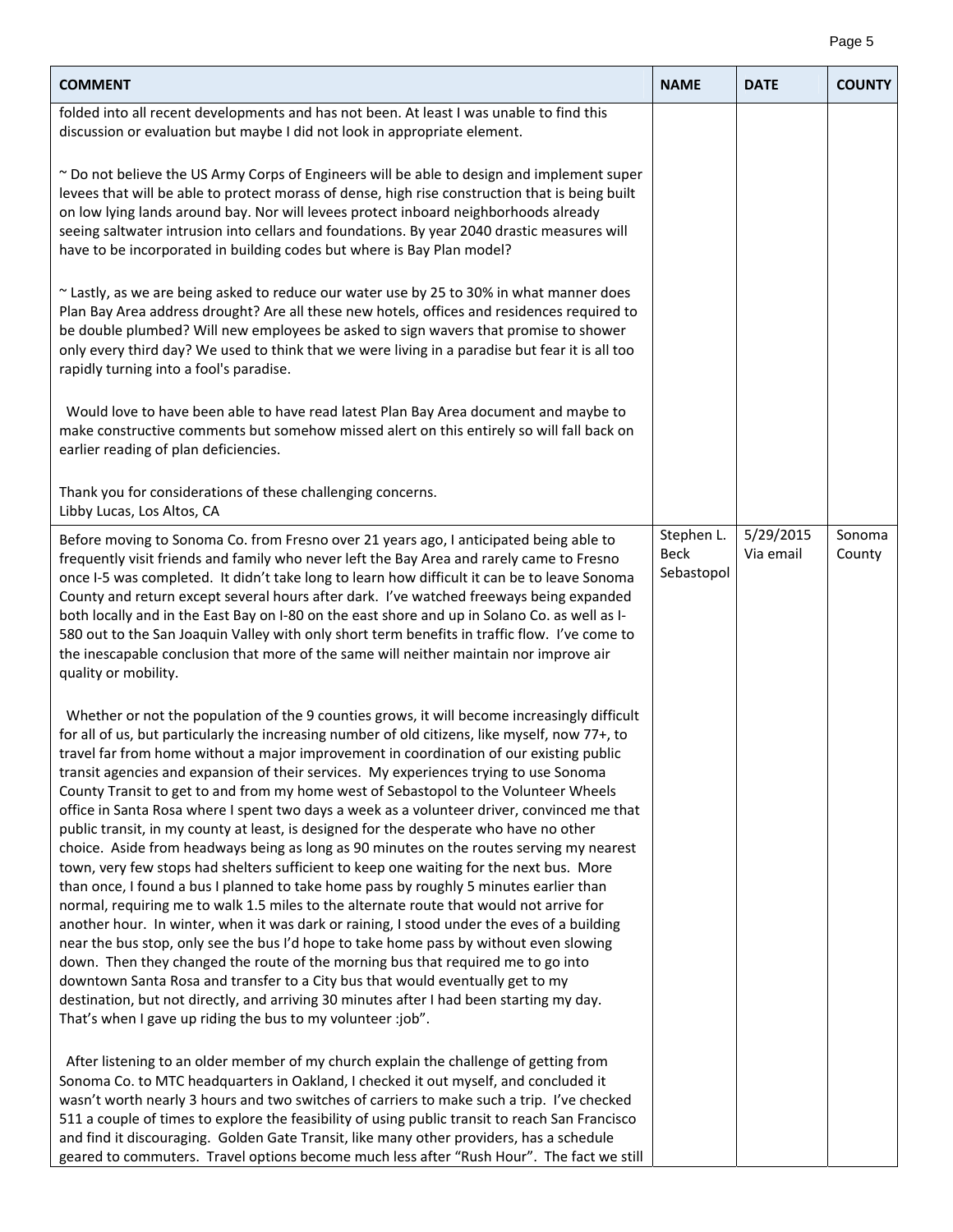|--|--|

| <b>COMMENT</b>                                                                                                                                                                                                                                                                                                                                                                                                                                                                                                                                                                                                                                                                                   | <b>NAME</b>          | <b>DATE</b>            | <b>COUNTY</b>  |
|--------------------------------------------------------------------------------------------------------------------------------------------------------------------------------------------------------------------------------------------------------------------------------------------------------------------------------------------------------------------------------------------------------------------------------------------------------------------------------------------------------------------------------------------------------------------------------------------------------------------------------------------------------------------------------------------------|----------------------|------------------------|----------------|
| don't have a Clipper Card in Sonoma County makes it difficult to pay fares to multiple<br>providers to complete your trip.                                                                                                                                                                                                                                                                                                                                                                                                                                                                                                                                                                       |                      |                        |                |
| If no serious effort is made during the next 5-10 years to truly make public transit seamless<br>from all 9 counties, and even beyond for those needing OR WANTING, to travel beyond our<br>9 counties, and to expand the frequency of service, we will be looking at the present as the<br>"Good Old Days" of mobility.                                                                                                                                                                                                                                                                                                                                                                         |                      |                        |                |
| Other than eliminating congestion-creating gaps where the number of lanes is less that the<br>roadways before and after the gap, and for maintaining the surfaces of existing roadways, I<br>believe our top priority needs to be creating a public transit network that allows passengers<br>to move from one provide to another with minimal steps in order to reach their destination<br>at any time of day. If this is done, we'll lessen the number of people who choose to leave<br>their car home, because it's easier to get their by train or bus, and/or ferry, but not if a<br>passenger must walk a quarter mile or more in the dark or rain or even hot sun to make<br>connections. |                      |                        |                |
| The ability to move people and goods from place to place is essential to making the Bay<br>Area a desirable place to live, to work, or to have a business. There isn't enough money to<br>add sufficient lanes to significantly reduce today's congestion on our highways.                                                                                                                                                                                                                                                                                                                                                                                                                       |                      |                        |                |
| <b>MTC Members:</b>                                                                                                                                                                                                                                                                                                                                                                                                                                                                                                                                                                                                                                                                              | Richard C.<br>Brand, | 5/29/2015<br>Via email | Santa<br>Clara |
| You have asked for citizen input and I am writing once again to request that MTC refund the<br>sorely needed Dumbarton Rail project.                                                                                                                                                                                                                                                                                                                                                                                                                                                                                                                                                             | Palo Alto            |                        |                |
| While rail north-south ridership (CalTrain) has steadily increased and taken many cars off of<br>our north-south highways, the Dumbarton Rail project has continued to be sidetracked and<br>indeed robbed of needed funding.                                                                                                                                                                                                                                                                                                                                                                                                                                                                    |                      |                        |                |
| I live in Palo Alto and see the daily afternoon backup on both highway 101 in Palo Alto, Mt.<br>View and Menlo Park as well as the alternative parallel route Middlefield road due to the<br>backup of afternoon commuter vehicles headed for the Dumbarton auto bridge. I assume<br>there is a corresponding morning traffic jam in the AM on the Fremont side of this bridge. A<br>rail interconnection with CalTrain at Redwood City and Amtrak and ACE at Fremont would<br>provide alternative transport and help the air quality issue yet it is not a priority in MTC<br>planning even though the right of way still exists.                                                               |                      |                        |                |
| Santa Clara County voters approved a sales tax increase starting in the '70's, Measure A in<br>part according to the proposal to fund the Dumbarton rail project. It appears however that<br>the funds proposed for Dumbarton rail have been diverted to a BART extension which<br>provides no service benefit to northern Santa Clara County.                                                                                                                                                                                                                                                                                                                                                   |                      |                        |                |
| As this is a regional connection project this would seem to fall directly into the purview of<br>MTC, and yet San Mateo County has to struggle to keep the project alive.                                                                                                                                                                                                                                                                                                                                                                                                                                                                                                                        |                      |                        |                |
| I ask that you reconsider this underfunding proposal and put a priority on renovating this<br>missing rail connection.<br>Sincerely,                                                                                                                                                                                                                                                                                                                                                                                                                                                                                                                                                             |                      |                        |                |
| Richard C. Brand, Palo Alto                                                                                                                                                                                                                                                                                                                                                                                                                                                                                                                                                                                                                                                                      |                      |                        |                |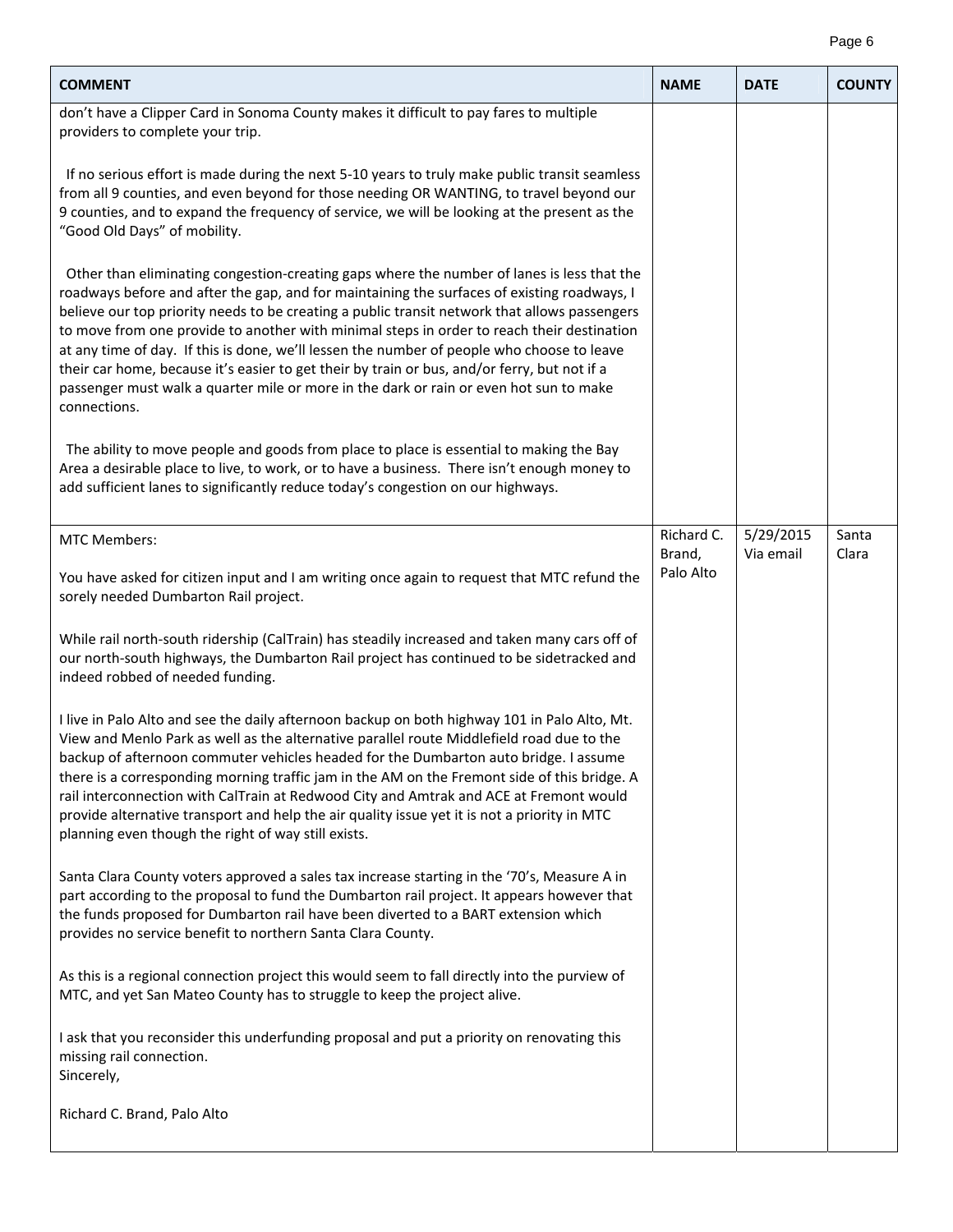## Page 7

| <b>COMMENT</b>                                                                                                                                                                                                                                                                                                                                                                                                                                                                                                                                                                                                                                                                                                                                                                                                                                                                                                                                                                                                               | <b>NAME</b>                                                                                | <b>DATE</b>            | <b>COUNTY</b> |
|------------------------------------------------------------------------------------------------------------------------------------------------------------------------------------------------------------------------------------------------------------------------------------------------------------------------------------------------------------------------------------------------------------------------------------------------------------------------------------------------------------------------------------------------------------------------------------------------------------------------------------------------------------------------------------------------------------------------------------------------------------------------------------------------------------------------------------------------------------------------------------------------------------------------------------------------------------------------------------------------------------------------------|--------------------------------------------------------------------------------------------|------------------------|---------------|
| This email is a response to the paragraph entitled "Telephone Poll Results" in the following<br>document:<br>http://planbayarea.org/pdf/6-14-13/3a_DraftPlanBayArea_StaffMemorandum.pdf                                                                                                                                                                                                                                                                                                                                                                                                                                                                                                                                                                                                                                                                                                                                                                                                                                      | Evan<br>Kroske                                                                             | 5/29/2015<br>Via email |               |
| I don't think that a survey conducted by telephone can provide a representative sample of a<br>modern community. I don't have a land line, and I don't know of anyone in my demographic<br>who does. In addition, if I were asked to take a survey via telephone, I would refuse.                                                                                                                                                                                                                                                                                                                                                                                                                                                                                                                                                                                                                                                                                                                                            |                                                                                            |                        |               |
| I'm sorry that I don't know of a better approach to recommend. I support the idea of the<br>plan: I wish that I could walk to work.                                                                                                                                                                                                                                                                                                                                                                                                                                                                                                                                                                                                                                                                                                                                                                                                                                                                                          |                                                                                            |                        |               |
| I tried sending this. Evidently it never got through. Here it is again:                                                                                                                                                                                                                                                                                                                                                                                                                                                                                                                                                                                                                                                                                                                                                                                                                                                                                                                                                      | Robert S.                                                                                  | 5/30/2015              |               |
| Comments on Transportation Issues:<br>1. Plan for 5-County BART to encircle San Francisco Bay - The five counties ringing SF Bay<br>have six million residents and most of the region's jobs, all in a narrow belt ideal for unified<br>rail transit. A five-county agency combining the best of the existing BART and Caltrain<br>operations would better connect people and jobs than what we have now.                                                                                                                                                                                                                                                                                                                                                                                                                                                                                                                                                                                                                    | Allen,<br><b>BART</b><br>Director,<br>District 5,<br>1974-1988,<br>Retired, SP<br>(now UP) | Via email              |               |
| 2. Demand total fencing and grade separation of High Speed Rail, not "Blended Rail" - Prop<br>1A in 2008 was for "Safe, Reliable" High Speed Rail. Railroads around people and vehicles<br>are vulnerable to accidents, suicides, and vandalism, especially at higher speeds. Trains even<br>on 79 mph track (like Caltrain now) can derail if hitting a heavy vehicle.                                                                                                                                                                                                                                                                                                                                                                                                                                                                                                                                                                                                                                                      | Western<br>Division                                                                        |                        |               |
| 3. Plan an SF Bay Rail/Bus Hub in Oakland at I-880/7th Street interchange - BART crosses<br>over UP track used by Amtrak, Capitol Corridor, and San Joaquin trains, with 16 trains per<br>hour to four downtown BART/Muni stations in 10 minutes or less and at least 4 trains per<br>hour to the Peninsula and along four East Bay lines. The I-880/7th Street interchange is very<br>close to the Bay Bridge. Closure of either the BART tube or the Bay Bridge need not be fatal<br>to the region with the other available for trans-Bay travelers. Easy transit access for both<br>the public and employees, to the port and major high rise in San Francisco and the East Bay,<br>and to Sacramento and the Silicon Valley would make the area prime for governmental or<br>commercial transit-oriented development. A 4-track aerial station (like at MacArthur),<br>though costly, would speed BART recovery from a mishap in the tube or downtown San<br>Francisco.                                                  |                                                                                            |                        |               |
| 4. Plan HS Rail north from San Jose to that Hub and on to Sacramento - Routing HSR<br>between San Jose and Sacramento via Oakland eliminates the need for a very costly HSR<br>tube under SF Bay. Unlike with the Caltrain route, the Mulford line goes through a largely<br>unpopulated area with fewer and less busy cross streets. It should cost far less and serve<br>the region as well or better. Using state HSR funds to electrify and extend Peninsula rail<br>unsafe for HSR mocks the sanity of transit professionals.                                                                                                                                                                                                                                                                                                                                                                                                                                                                                           |                                                                                            |                        |               |
| 5. Plan BART to Livermore and over the Altamont to I-205/I-580 - Before it was abandoned,<br>SP had a ruling grade of less than 1.3% over the Altamont. Heavy truck and commute<br>traffic severely congests I-580 between the Bay Area and the Central Valley and southern<br>California. In 2011 Livermore voters qualified a petition for the ballot to route future BART<br>to Livermore first to an Isabel-580 station and then along the freeway to Greenville Road,<br>where I-580 crossed over the former SP railroad. The City Council adopted the petition<br>rather than place it on the ballot. Alameda County's Measure BB, which passed by over<br>70%, included \$400 million as partial funding for BART to Livermore. A station at the I-<br>580/Grant Line Road interchange near 205/580 is in Alameda County, but would be used<br>mainly by Central Valley commuters to the Bay Area; Higher parking charges and fares<br>could reasonably be charged to pay for the cost of construction and operation. |                                                                                            |                        |               |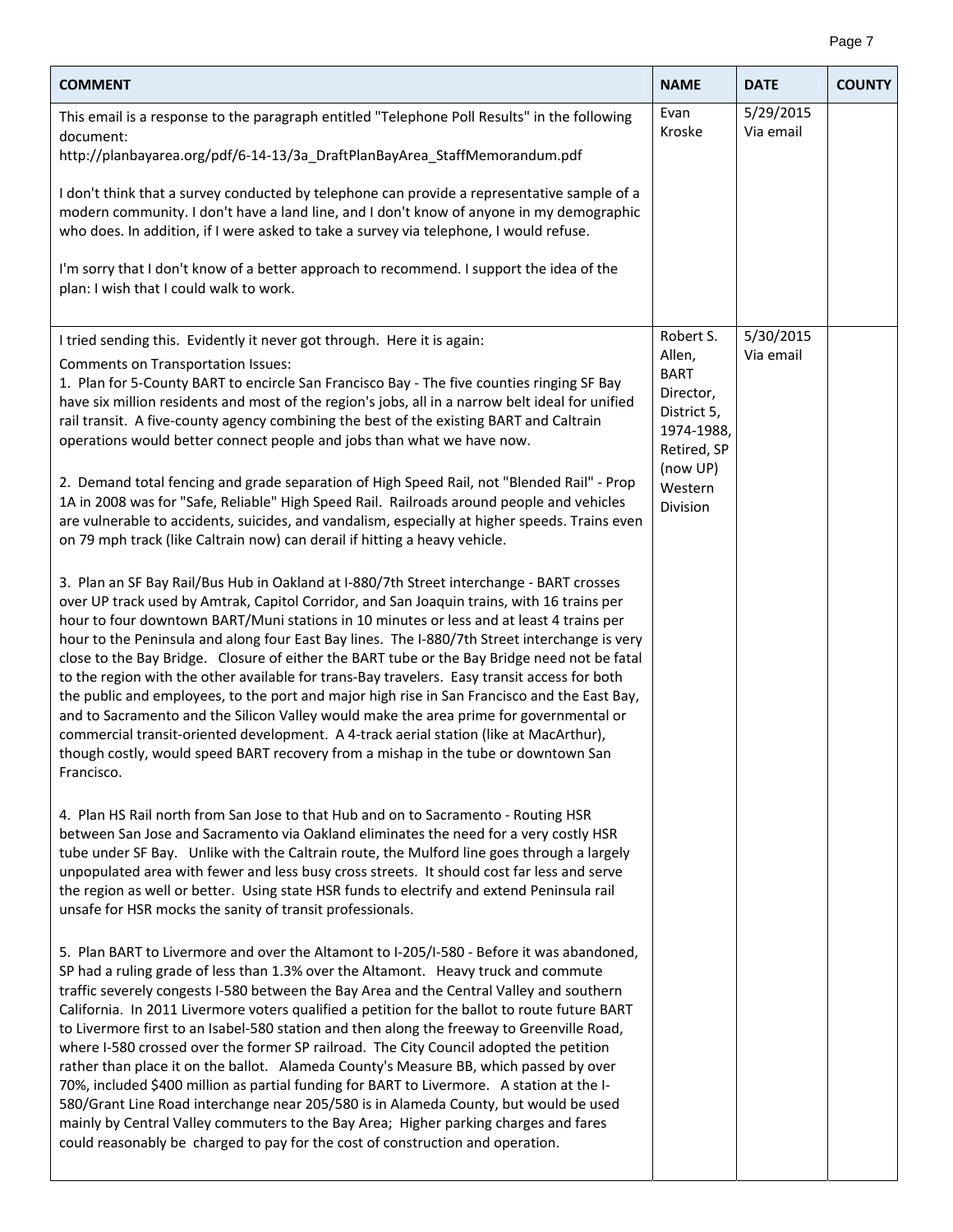| <b>COMMENT</b>                                                                                                                                                                                                                                                                                                                                                                                                                                                                                                                                                                                                                                                                                                                                                                                                                                                                                                                                                                                                                                                                                                                                                                                                                                                                                                                                                                                                                                             | <b>NAME</b> | <b>DATE</b>     | <b>COUNTY</b>   |
|------------------------------------------------------------------------------------------------------------------------------------------------------------------------------------------------------------------------------------------------------------------------------------------------------------------------------------------------------------------------------------------------------------------------------------------------------------------------------------------------------------------------------------------------------------------------------------------------------------------------------------------------------------------------------------------------------------------------------------------------------------------------------------------------------------------------------------------------------------------------------------------------------------------------------------------------------------------------------------------------------------------------------------------------------------------------------------------------------------------------------------------------------------------------------------------------------------------------------------------------------------------------------------------------------------------------------------------------------------------------------------------------------------------------------------------------------------|-------------|-----------------|-----------------|
| <b>COMMENTS/QUESTIONS FROM MARIN COUNTY WORKSHOP HOSTED BY</b><br><b>MARIN COUNTY'S ABAG DELEGATION - May 16, 2015</b>                                                                                                                                                                                                                                                                                                                                                                                                                                                                                                                                                                                                                                                                                                                                                                                                                                                                                                                                                                                                                                                                                                                                                                                                                                                                                                                                     |             |                 |                 |
| <b>Comments received via email</b>                                                                                                                                                                                                                                                                                                                                                                                                                                                                                                                                                                                                                                                                                                                                                                                                                                                                                                                                                                                                                                                                                                                                                                                                                                                                                                                                                                                                                         |             |                 |                 |
| 1. You are talking about solving problems and one of the things that comes up particularly, is<br>if most of your time in San Francisco. San Francisco's population has increased about<br>150,000 people in the last 20 years and this goes back in a SF Magazine article a picture of<br>skyscrapering of SF, building these big towers. And so I find that, if you look at that<br>picture it kind of tells everything. If San Francisco is solving its problem which is a lack of<br>green space that allows for human contact with the world we live in. In our backyard, the<br>National Park Service is increasingly becoming a dominant feature in the lives of Southern<br>Marin where I live and particularly the use of the bridges on the weekend. And, this<br>increase in population is directly related to the increase in congestion on our rural roads in<br>all of our communities which are increasingly being flattened by it. And, I think, I am<br>making this as my assertion - my question is what I am seeing is a lack of funding, any<br>direct funding to address this on the level - not on buses - but on the level of our roads<br>which are impacted by this. And, any kind of updating of the traffic and circulation<br>elements. Now, what can be done in this plan which seems to be overburdened with the<br>idea of housing, which we really cannot impact us anymore? What is being done to<br>address circulation? |             | May 16,<br>2015 | Marin<br>County |
| 2. I have some general questions about the role of ABAG for those of us who may not be as<br>familiar with it. Can some explain exactly, sounds like it is an advisory group, but maybe<br>an advisory group with teeth. Is there funding available from ABAG back to local<br>jurisdictions. I would just like to know on whose authority or what authority ABAG works<br>from and how their relationship is with the cities and ABAG.                                                                                                                                                                                                                                                                                                                                                                                                                                                                                                                                                                                                                                                                                                                                                                                                                                                                                                                                                                                                                    |             | May 16,<br>2015 | Marin<br>County |
| 3. I think the previous question answered some of my questions. But, I would still like to ask<br>about Corte Madera who got out of ABAG, what are the consequences if we just decide<br>that asking more of us than we are willing to give and what are the consequences if<br>Novato and other cities decide to get out of ABAG? Are cities and counties that drop their<br>ABAG membership, eligible for ABAG and/or MTC grants?                                                                                                                                                                                                                                                                                                                                                                                                                                                                                                                                                                                                                                                                                                                                                                                                                                                                                                                                                                                                                        |             | May 16,<br>2015 | Marin<br>County |
| 4. There is a lot of talk about local control. I would like to hear more talk about local<br>responsibility. I'm glad, Pat, that you said local responsibility in your talk and was glad to<br>hear that, because it is both. We do want to be able to shape our communities in a way<br>that it is appropriate, but at the same time, there are multiple crises going on right now.<br>In the Bay Area and in California, we have an economic boom which is driving up prices<br>which we are experiencing. I have some friends who are real important members of our<br>community who just had their rent raised by \$1000. And, people are being driven out of<br>our community; our communities are changing dramatically, and rapidly. It is a huge<br>concern and I don't see a lot of the cities stepping up to address it. Certainly, the housing<br>elements which are required essentially reports to the State of what is already on the<br>books. I want to congratulate the City of Novato who was the first to pass a Junior Second<br>Unit Ordinance and I look forward to those being passed around the County. I think it will.<br>But, that only addresses a very small population and there is a lot we need to do and we<br>need to get creative about it. We just cannot keep saying no to everything.                                                                                                                                |             | May 16,<br>2015 | Marin<br>County |
| 5. I love the infill idea and it would be helpful to find financing for that and there is a role<br>that ABAG can play working with financial institutions to provide loans for infill housing<br>that is currently not very easy to get.                                                                                                                                                                                                                                                                                                                                                                                                                                                                                                                                                                                                                                                                                                                                                                                                                                                                                                                                                                                                                                                                                                                                                                                                                  |             | May 16,<br>2015 | Marin<br>County |
| 6. I favor a low density minimal impact approach and with respect to our limited resources<br>especially with water, etc. and looking at the timeframe for projections, a lot of people are<br>interested in the projections for housing and job growth. I see that a methodology<br>hearing and decision in July; and, on performance targets a hearing in September and I<br>wanted to confirm those two dates and the public and the cities will be receiving this<br>information for review before they are solidified next January.                                                                                                                                                                                                                                                                                                                                                                                                                                                                                                                                                                                                                                                                                                                                                                                                                                                                                                                   |             | May 16,<br>2015 | Marin<br>County |

Page 8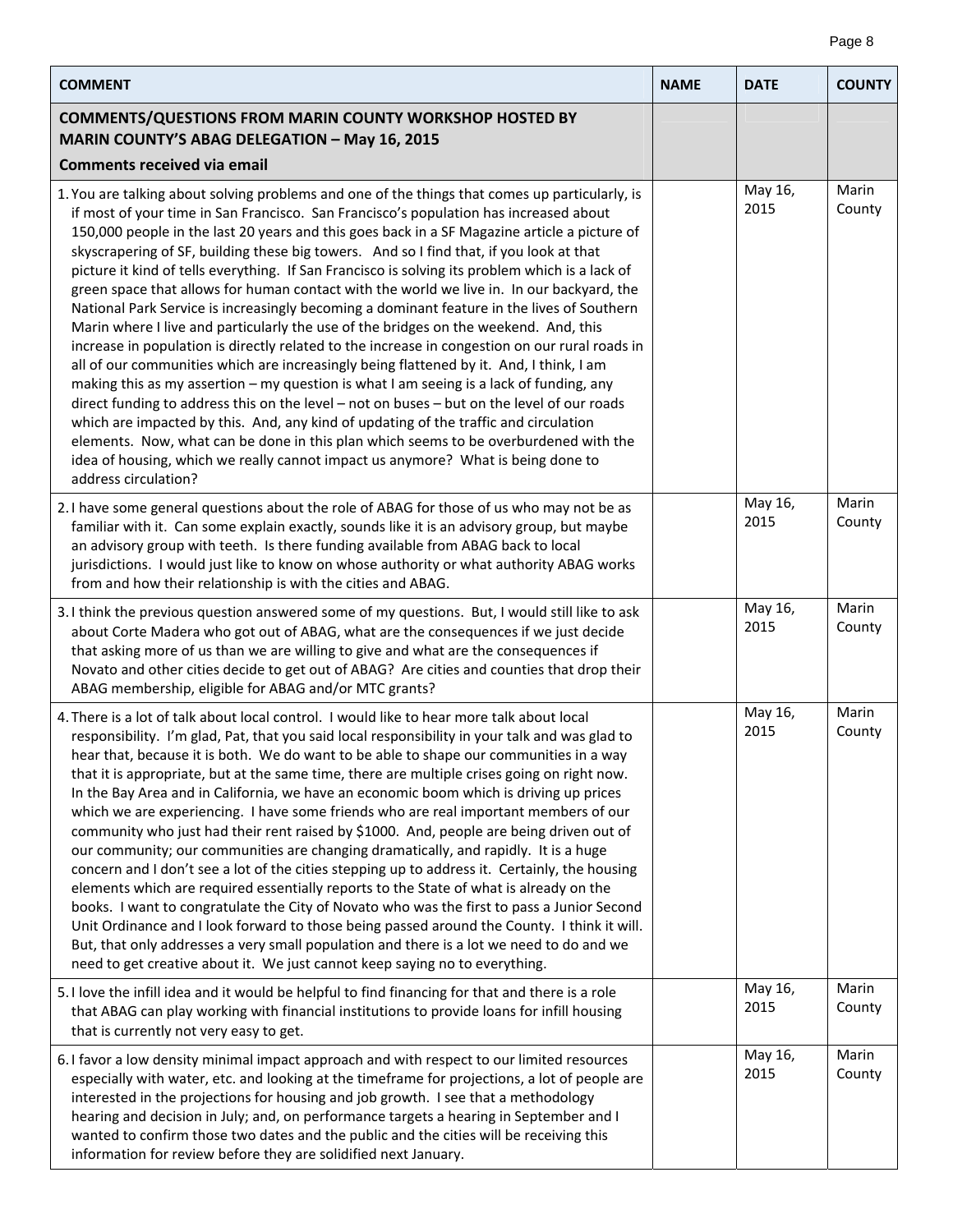| <b>COMMENT</b>                                                                                                                                                                                                                                                                                                                                                                                                                                                                                                                                                                                                                                                                                                                                                                                                                                                                                                                                                                                                                                                                                                                                                                                                                                                                                                                                                                                                                                                                                                                                                                                                                                                                                                                                                                                                                                                                                                                                                                                                                                                                                                                                            | <b>NAME</b> | <b>DATE</b>     | <b>COUNTY</b>   |
|-----------------------------------------------------------------------------------------------------------------------------------------------------------------------------------------------------------------------------------------------------------------------------------------------------------------------------------------------------------------------------------------------------------------------------------------------------------------------------------------------------------------------------------------------------------------------------------------------------------------------------------------------------------------------------------------------------------------------------------------------------------------------------------------------------------------------------------------------------------------------------------------------------------------------------------------------------------------------------------------------------------------------------------------------------------------------------------------------------------------------------------------------------------------------------------------------------------------------------------------------------------------------------------------------------------------------------------------------------------------------------------------------------------------------------------------------------------------------------------------------------------------------------------------------------------------------------------------------------------------------------------------------------------------------------------------------------------------------------------------------------------------------------------------------------------------------------------------------------------------------------------------------------------------------------------------------------------------------------------------------------------------------------------------------------------------------------------------------------------------------------------------------------------|-------------|-----------------|-----------------|
| 7. My concern is equity. In particular Clayton, when you asked about the bad roads in Tam<br>Valley, Tam Valley was forcibility opposed to being part of the PDA which would have<br>allocated more for road projects in that area. Two weeks ago, Monday, Mill Valley had a<br>really good discussion about traffic, growth and they found that there was a huge gap<br>between the number of people moving in and the population of Mill Valley and the<br>number of trips that were experienced. And, that traffic was going crazy. Believe it or<br>not, the answer is not because of some sort of outside source, but because as we grow<br>rapidly in the income of our homes, in the value of our homes, people who have more<br>money generate a lot more trips - nails, tutoring, public services. So, my hope is and let<br>me state that I don't think Wincup is the sort of housing we need. Across the street, San<br>Clemente is a gorgeous example of the housing we need of subsidized housing. And, for<br>those of us who feel that subsidized housing is inappropriate, let's look at Proposition 13<br>and how much subsidies each one of us receives in reduced property taxes because of<br>that and let's also look at the largest federal housing program which is the interest<br>mortgage tax deduction. We all are subsidized housing. The people who are at the lowest<br>end of the economic spectrum are the ones that are the most affected by this cascade<br>that we talked about - San Francisco, Alameda, Sonoma, Napa and then Solano. And,<br>what that does is it increases regional congestion. So, we have a regional responsibility to<br>build housing for our workers, our lowest income workers, our people with disabilities<br>here in Marin. And, not export poverty along with traffic the way we have been doing for<br>generations. So, it is time that we turn that around and hold ABAG accountable for the<br>sort of equity considerations and the generation of traffic comes from not taking care of<br>our own local needs. 80% of those who live in affordable housing in Marin, work in Marin. |             | May 16,<br>2015 | Marin<br>County |
| 8. I don't have any particular platform or speech, except to thank Hing Wong, who is the one<br>bureaucrat that in 2010 came through with a good explanation of the numbers for Novato<br>and how Novato becomes the City of Yes. Now, advocates have called us the City of No,<br>but in fact, we have built more for affordable housing than any other City in the County.<br>We continue to have a very pro affordable housing policy and we require a 20% inclusive<br>affordable housing for every new project. We are the people who are actually getting it<br>done. Now everybody else here who is not an advocate probably knows this and even the<br>advocates probably knows this. But, Hing Wong is the one who got the ball rolling about<br>giving us less numbers, enabling us to grapple with them and getting a better RHNA the<br>next time. I am so thankful that we are actually being heard because of this meeting.<br>And, I actually think that comments that the people have made will have some affect this<br>time, unlike the entire 3 years from 2010-2013 where I was an ABAG groupie. I don't<br>want to ever be that again.                                                                                                                                                                                                                                                                                                                                                                                                                                                                                                                                                                                                                                                                                                                                                                                                                                                                                                                                                                                               |             | May 16,<br>2015 | Marin<br>County |
| 9. Why was the Fairfax employment projections in 2013 expected to grow so much more<br>than the others?                                                                                                                                                                                                                                                                                                                                                                                                                                                                                                                                                                                                                                                                                                                                                                                                                                                                                                                                                                                                                                                                                                                                                                                                                                                                                                                                                                                                                                                                                                                                                                                                                                                                                                                                                                                                                                                                                                                                                                                                                                                   |             | May 16,<br>2015 | Marin<br>County |
| In preparing the population forecasts are you considering constraints especially<br>10.<br>how much water that will be available? I recall seeing the forecast of adding \$2M more<br>people will be moving into the Bay Area by 2040. Their water usage somewhere between<br>4-8 times the total capacity of all of Marin's water districts just to support them. But,<br>which Hechty Hechty valley are will going to fill with a dam so we can support them?                                                                                                                                                                                                                                                                                                                                                                                                                                                                                                                                                                                                                                                                                                                                                                                                                                                                                                                                                                                                                                                                                                                                                                                                                                                                                                                                                                                                                                                                                                                                                                                                                                                                                           |             | May 16,<br>2015 | Marin<br>County |
| 11.<br>Just to confirm on each of your slides where you say the source of your data, where<br>it says ABAG or California Department of Finance data, I just want to confirm that we have<br>only one set of population projections this time around, so we are not going to have the<br>disconnect from the different agencies?                                                                                                                                                                                                                                                                                                                                                                                                                                                                                                                                                                                                                                                                                                                                                                                                                                                                                                                                                                                                                                                                                                                                                                                                                                                                                                                                                                                                                                                                                                                                                                                                                                                                                                                                                                                                                           |             | May 16,<br>2015 | Marin<br>County |
| This is a recommendation. We have over at the University of California at Berkeley<br>12.<br>a Professor of Science, her name is Lynn Ingram whom I would highly recommend that<br>you bring her on board in your thinking about water. She is the world authority on all<br>things concerning water in the western United States. Her absence from your resource<br>base is inexcusable. She is really a treasure of information and insight. I hope you bring                                                                                                                                                                                                                                                                                                                                                                                                                                                                                                                                                                                                                                                                                                                                                                                                                                                                                                                                                                                                                                                                                                                                                                                                                                                                                                                                                                                                                                                                                                                                                                                                                                                                                           |             | May 16,<br>2015 | Marin<br>County |

her on board.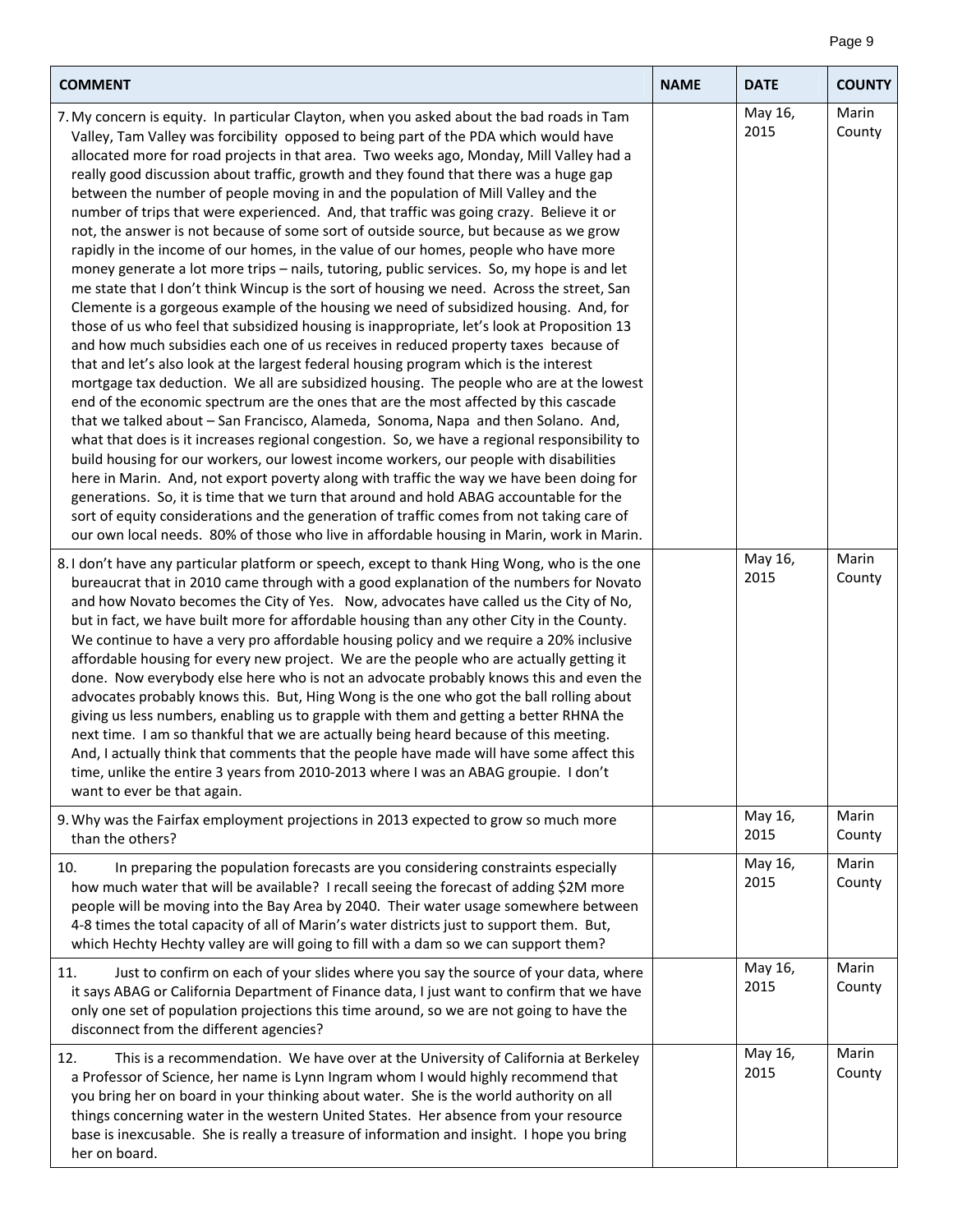| <b>COMMENT</b>                                                                                                                                                                                                                                                                                                                                                                                                                                                                                                                                                                                                                                                                                                                                                                                                                                                                                                                                                                                                                                                                                                                                                                                                                                                                                                                              | <b>NAME</b> | <b>DATE</b>     | <b>COUNTY</b>   |
|---------------------------------------------------------------------------------------------------------------------------------------------------------------------------------------------------------------------------------------------------------------------------------------------------------------------------------------------------------------------------------------------------------------------------------------------------------------------------------------------------------------------------------------------------------------------------------------------------------------------------------------------------------------------------------------------------------------------------------------------------------------------------------------------------------------------------------------------------------------------------------------------------------------------------------------------------------------------------------------------------------------------------------------------------------------------------------------------------------------------------------------------------------------------------------------------------------------------------------------------------------------------------------------------------------------------------------------------|-------------|-----------------|-----------------|
| 13.<br>We are in southern Marin, particularly, which I think is often unaddressed, is we<br>face unique geophysical constraints. Like in Sausalito which is town base built on a cliff in<br>some respects with the main thoroughfare built on fil, Highway 101 and its crucial areas<br>coming down towards Manzanita as you come down from the hill through Corte Madera,<br>it is all based on fill and we have, if you looked and actually were to measure the distance<br>from Highway 101 and until you are up in the vertical built areas you are talking only at<br>best a mile in Southern Marin. And in regards to that we are basically built out. And,<br>these are physical factors and we can continue to pretend that Marin County is physically<br>like other places and this is further reinforced by the dominance of the Park System. We<br>don't have any buildable area, it is almost all been given over to open space and I hope<br>that when you are over there that you start putting that into the equation. This is not San<br>Leandro, it is never going to be San Jose, we are a very geophysically limited and unique<br>situation. I hope that these will be considered in your deliberations.                                                                                                               |             | May 16,<br>2015 | Marin<br>County |
| I am wondering about the migration of commuters into the Region and how that<br>14.<br>impacts your forecasting because now this doesn't have anything to do with growth or<br>people being born or moving in from other parts of the country, the people now are<br>commuting into Marin County from Sonoma, Napa and Solano; or they are commuting<br>from Marin to San Francisco for jobs. Does that impact any of your work in the<br>forecasting and the number of units needed?                                                                                                                                                                                                                                                                                                                                                                                                                                                                                                                                                                                                                                                                                                                                                                                                                                                       |             | May 16,<br>2015 | Marin<br>County |
| I would like to add onto that, it is actually part of my question. I was just curious as<br>15.<br>to why you would have omitted the impact of commuting on employment, particularly in<br>Marin County where you have people going to East Bay, going points north and primarily<br>going into San Francisco every day because it seems to be that in terms of the overall<br>health of the County's economy, the commuters are very important. I would have liked to<br>see a slide about what percentage of the working population actually works where.                                                                                                                                                                                                                                                                                                                                                                                                                                                                                                                                                                                                                                                                                                                                                                                 |             | May 16,<br>2015 | Marin<br>County |
| 16.<br>In the world of statistics and economics, they say garbage in, garbage out. I want<br>to get back to the City of Fairfax that is an anomaly, you are aware of that anomaly I<br>know, but every single person in this room knows that the City of Fairfax, it has bars,<br>coffee houses, consignments shops and that is about it. There is no really no economic<br>base there other than just small retail. The fact that you have that anomaly is a huge red<br>flag. I just wonder, what kind of data you are using to create these models and how such<br>an anomaly appeared - maybe it was a rounding error or it was just thrown into a<br>category, but we are going to come back to this if the projections are wrong, we are<br>gonna want to know some answers there. I guess this is more of a comment than a<br>question.                                                                                                                                                                                                                                                                                                                                                                                                                                                                                              |             | May 16,<br>2015 | Marin<br>County |
| In the modeling, is there a way to place the amount of education in the Bay Area?<br>17.<br>I worked in Richmond and Oakland, and those are need help. They are slated for big<br>development and they also should be slated for a lot of the federal and state funding. So,<br>if education was put in there, there is a big need for preschools, there is a big need to<br>train people. I think that education and the amount and where it is lacking and the need<br>is one important area. The other area is aesthetics. I worked in Yosemite Park and they<br>limited their commercialism. And, a lot of this is based on commercialism. And, I don't<br>see too many people here from the Chamber, and I think the tax base of the cities has to<br>be put into the areas. Now, because Novato has a lower tax base, we do not have enough<br>money for schools, we don't have enough money for our buses, our roads, our<br>transportation. And, in order to get that, is there a way to model that here are the<br>constraints, we don't need a big bus station, we don't need Wincup's here, because of the<br>relationships to the education. And, the third thing is, I wonder if the gender should be<br>put in because I have a feeling that there is going to be more and more older women. So,<br>for whatever it is worth. |             | May 16,<br>2015 | Marin<br>County |
| 18.<br>I have a similar question. Do you see using Regional Transit Planning Funds, as a<br>devise to allocate and drive growth in certain Cities?                                                                                                                                                                                                                                                                                                                                                                                                                                                                                                                                                                                                                                                                                                                                                                                                                                                                                                                                                                                                                                                                                                                                                                                          |             | May 16,<br>2015 | Marin<br>County |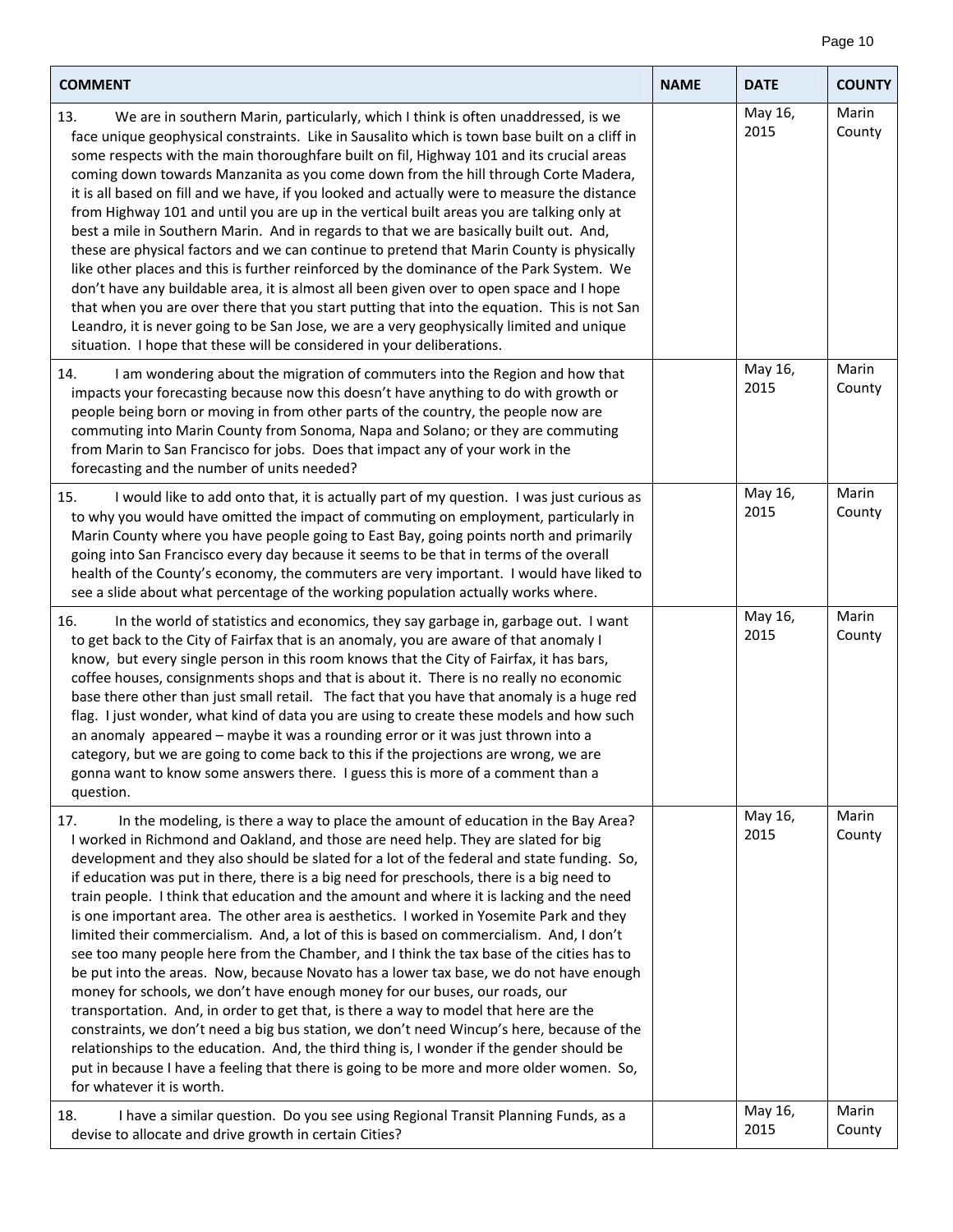## Page 11

| <b>COMMENT</b>                                                                                                                                                                                                                                                                                                                                                                                                                                                                                                                                                                                                                                                                                                                                                                                                                                                                                                                                                                                                                                                                                                                                                                                                                                                                                                                                                                                                                                                                                                                                                                                                                                                                                                                                                                                                                                                                                                                                                                                                                                                                                                                                                                                                                                                                                                                                                                                                                                                                                                                                                                                                                                                          | <b>NAME</b> | <b>DATE</b>     | <b>COUNTY</b>   |
|-------------------------------------------------------------------------------------------------------------------------------------------------------------------------------------------------------------------------------------------------------------------------------------------------------------------------------------------------------------------------------------------------------------------------------------------------------------------------------------------------------------------------------------------------------------------------------------------------------------------------------------------------------------------------------------------------------------------------------------------------------------------------------------------------------------------------------------------------------------------------------------------------------------------------------------------------------------------------------------------------------------------------------------------------------------------------------------------------------------------------------------------------------------------------------------------------------------------------------------------------------------------------------------------------------------------------------------------------------------------------------------------------------------------------------------------------------------------------------------------------------------------------------------------------------------------------------------------------------------------------------------------------------------------------------------------------------------------------------------------------------------------------------------------------------------------------------------------------------------------------------------------------------------------------------------------------------------------------------------------------------------------------------------------------------------------------------------------------------------------------------------------------------------------------------------------------------------------------------------------------------------------------------------------------------------------------------------------------------------------------------------------------------------------------------------------------------------------------------------------------------------------------------------------------------------------------------------------------------------------------------------------------------------------------|-------------|-----------------|-----------------|
| 19.<br>Right now in this City, you have an idiotic situation going on right now which<br>involves our local bus terminal down here which has declining ridership which is<br>documented. We are now in the process of approving a \$3M transit hub. With a<br>declining ridership and the sole driver for that is reasonable transportation. You know,<br>directives or whatever. It is an absurd situation. This is an absolutely perfect situation<br>where top down planning is driving something that is unwanted and unneeded. If you<br>take that particular situation, isolate it, you will see that it is totally absurd economically<br>and I understand that economics is a miserable science. This is beyond the payroll. I have<br>witnessed Sausalito and have lived in many places in Marin County. This County does not<br>fit well with the rest of ABAG. We are a very unique situation, we are too white, we are<br>criticized because we have money, but I am a capitalist and the reason this County is the<br>way that it is, it has been successful people have worked very hard to save their money. I<br>have been a rancher, and, I have not been able to buy a house, but this county is stark<br>evidence of success of the economic system we have. What is going on now and I feel<br>badly for you, is because of what I would think about elasticity and some other things in<br>the market, you are basically dealing with a decline and a great number of us who own<br>businesses, small businesses and a lot of trades people who work really hard with their<br>fingers and backs. And, I have a house here and we are looking at this being taken away.<br>And, not in the sense that it is being removed from us, but these houses represent the<br>largest economic item that we have and every time through one device or another, you<br>change dramatically the situation you affect that value. I look around this room here, and<br>I see about half this room is what is called rent seekers, that want a government policy<br>that will give them an advantage. The rest of us in watching it with concern and your<br>estimates are brutal evidence of the difficulty of modeling economic growth. Particularly,<br>when you are trying to take into account the revenue portion of that growth, the<br>consumptive portion for the people that are net consumers of tax dollars fairly<br>predictable. But the revenue portion, is extraordinarily difficult, it is very volatile and<br>from my perspective right now we have a rich nowhere a block from here - \$3M and for<br>declining ridership. It is beyond me. |             | May 16,<br>2015 | Marin<br>County |
| 20.<br>A comment about Fairfax where I live and I also happen to be on the Chamber of<br>Commerce, because of the complexion and profile of our town, we have a lot of families<br>and a lot of our growth, I will check but I believe it is related to schools, full teacher aid<br>and other services. But, my question to you is in the employment figures, is there a way<br>to factor in self-employment? It is also a large percentage of work and employment in our<br>town.                                                                                                                                                                                                                                                                                                                                                                                                                                                                                                                                                                                                                                                                                                                                                                                                                                                                                                                                                                                                                                                                                                                                                                                                                                                                                                                                                                                                                                                                                                                                                                                                                                                                                                                                                                                                                                                                                                                                                                                                                                                                                                                                                                                     |             | May 16,<br>2015 | Marin<br>County |
| 21.<br>Two quick points. To Clayton's point that we live geographic limitations goes to the<br>gentleman that just spoke, we do not live in a capitalistic County. We live in a highly<br>controlled, zoned, restrictive, preferentially zoned County where we have hundreds of<br>acres dedicated to unsustainable single family homes and virtually none available for<br>multi-family development which means that the fastest growing segment as you talked<br>about services and retail are the fastest growing areas of our employment sector. But, the<br>least available housing is affordable and that is becoming rapidly declining with the<br>increase in rents and that side of the capitalistic economy. And, so, what I am hoping is<br>that you will account for the inter-County commute. People come in the droves to Marin<br>in the morning because that is where the jobs are and that is where they cannot live.<br>People leave the white collar jobs and we suffer because of that lack of diversity in the<br>community. So, I hope that you do model the traffic generations that are generated by<br>the lack of adequate housing and adequate zoning in Marin.                                                                                                                                                                                                                                                                                                                                                                                                                                                                                                                                                                                                                                                                                                                                                                                                                                                                                                                                                                                                                                                                                                                                                                                                                                                                                                                                                                                                                                                                              |             | May 16,<br>2015 | Marin<br>County |
| 22.<br>I have a context question. Can you tell us the forecast agency that you are working<br>with, how many people are in the agency that are doing the forecasting and what is your<br>budget and where does the money come from for that? As well as, overall all of ABAG.<br>How much money does ABAG get and where does the money come from for ABAG<br>operations?                                                                                                                                                                                                                                                                                                                                                                                                                                                                                                                                                                                                                                                                                                                                                                                                                                                                                                                                                                                                                                                                                                                                                                                                                                                                                                                                                                                                                                                                                                                                                                                                                                                                                                                                                                                                                                                                                                                                                                                                                                                                                                                                                                                                                                                                                                |             | May 16,<br>2015 | Marin<br>County |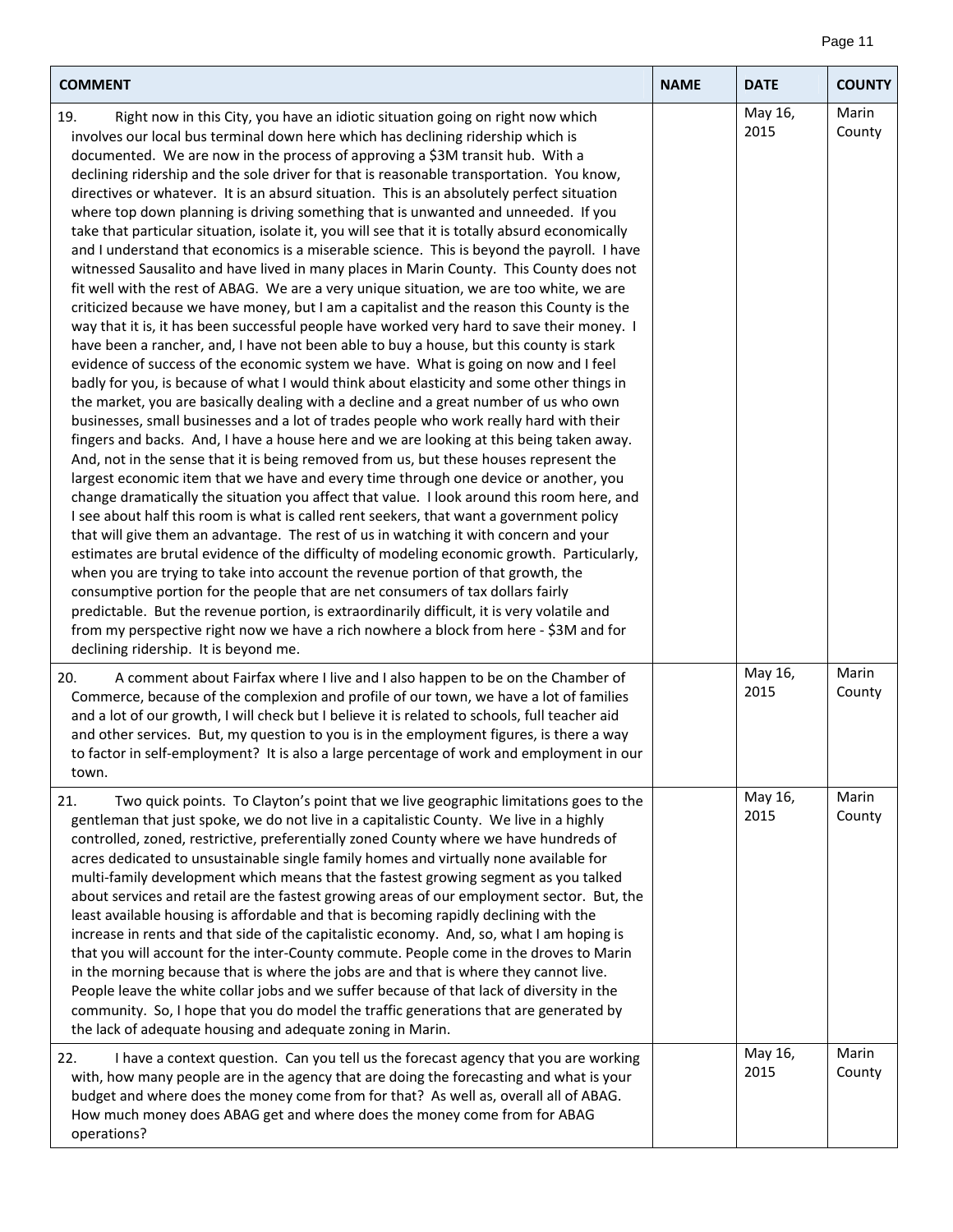$\overline{\phantom{a}}$ 

| <b>COMMENT</b>                                                                                                                                                                                                                                                                                                                                                                                                                                                                                                                                                                                                                                                                                                                                                                                                                                                                                                                                                                                                                                                                                                                                                                            | <b>NAME</b> | <b>DATE</b>     | <b>COUNTY</b>   |
|-------------------------------------------------------------------------------------------------------------------------------------------------------------------------------------------------------------------------------------------------------------------------------------------------------------------------------------------------------------------------------------------------------------------------------------------------------------------------------------------------------------------------------------------------------------------------------------------------------------------------------------------------------------------------------------------------------------------------------------------------------------------------------------------------------------------------------------------------------------------------------------------------------------------------------------------------------------------------------------------------------------------------------------------------------------------------------------------------------------------------------------------------------------------------------------------|-------------|-----------------|-----------------|
| 23.<br>The elephant not the room is CALTRANS. CALTRANS, I do not know what role they<br>have in all of this, governs what happens with the money available for road construction<br>and improvement. And, I noticed that what we have here is transportation system<br>effectiveness with a symbol of a car. So, I assume that this is honest advertising where we<br>are actually dealing with the 90% of us who drive around this county using our cars. And,<br>yet we have this lack of CALTRANS that doesn't show up at any civic meetings hardly ever<br>and yet, they are responsible for the Richmond Bridge, what is going on north of Novato<br>on that nightmare going north up to Santa Rosa and also for doing the road<br>improvements down in southern Marin even just getting some energy going to clean out<br>the drainage culverts down by Manzanita, and Marin City which led to a traffic jam in<br>December that went all the way up to the north end of Petaluma traffic was stopped for a<br>whole morning. And, where is CALTRANS and how do we make CALTRANS become a<br>responsible public agency. This is one of the biggest issues in this County right now. |             | May 16,<br>2015 | Marin<br>County |
| Is ABAG willing to play hardball with CALTRANS to get in a faceoff with them and<br>24.<br>get the Richmond-San Rafael Bridge lane open now?                                                                                                                                                                                                                                                                                                                                                                                                                                                                                                                                                                                                                                                                                                                                                                                                                                                                                                                                                                                                                                              |             | May 16,<br>2015 | Marin<br>County |
| 25.<br>Very educational morning. That you a lot! I still would like to comment on your<br>icons on this page (Performance Targets). I am somewhat offended that your<br>Performance System is represented by an automobile. And, in terms of our other<br>Regional goals, we need to move to more commuter transit, more public transportation<br>and more opportunities for people to get around this County without getting into their<br>own single passenger vehicle. I would urge you to find another way to represent that.                                                                                                                                                                                                                                                                                                                                                                                                                                                                                                                                                                                                                                                         |             | May 16,<br>2015 | Marin<br>County |
| 26.<br>Transit in Marin County is not working. I try to use it because I am an<br>environmentalist and I am unsuccessful most of the time. No wonder it is down. It is hard<br>to use, it doesn't go where we want to go and when you want to get there. We need to<br>put resources into improving that system, not taking it away because ridership is down.                                                                                                                                                                                                                                                                                                                                                                                                                                                                                                                                                                                                                                                                                                                                                                                                                            |             | May 16,<br>2015 | Marin<br>County |
| I am a big promoter of walking and biking and glad that we have had a lot of money<br>27.<br>coming into that. But, one of the biggest problems with transit is, and it is really too bad<br>that MTC and CALTRANS are not here, is the way it is set up you can get transportation<br>money for capital improvements, but you cannot get money for operation. There is a<br>certain set amount that you can get for operations, and this is why we cannot improve our<br>transit systems. As KiKi was saying, we don't have frequent enough transit t to make it<br>tenable for anybody to use it for doing anything, but going into San Francisco. If you work<br>in the Financial District, you got a great transit system. Other than that, it is hell on<br>wheels to get anywhere and we even voted ourselves a sales tax measure to improve our<br>transit system and then GGT increased what they charged us and we weren't able to<br>implement this wonderful plan that we had to improve our transit system. So, we need<br>operating money. Somewhere in this whole formula, there needs to be an opening for<br>getting transportation money for operations for transit.     |             | May 16,<br>2015 | Marin<br>County |
| I have a quick comment. I went on the website where you have the goals and<br>28.<br>targets and where you want input. I thought it was really cool and I really appreciate<br>having that website. But, given the types of discussion that had happened last time, it<br>was a bit intimidating and so what I would like to suggest is maybe since you have such a<br>great style, that you have a short 3 minute video clip that welcomes everyone to their<br>comments and then it would be helpful if you have the list of questions upfront, so that<br>when you did click onto the right place, you would know what you were going to be asked<br>and you could think about it in advance. But, I think that overall, the site was pretty easy<br>to use and wanted to give you kudos.                                                                                                                                                                                                                                                                                                                                                                                              |             | May 16,<br>2015 | Marin<br>County |
| So far, we are talking about government solutions in terms of the public<br>29.<br>transportation being down, we are asking for more money. There is a solution out there,<br>however, and that is that people pay for what they use and it is a private market. So, I am<br>looking at the summary of Performance No. 2 that says: "Adequate Housing. The goal is to<br>provide 100% of all low and median housing". What portion of that do you anticipate the                                                                                                                                                                                                                                                                                                                                                                                                                                                                                                                                                                                                                                                                                                                          |             | May 16,<br>2015 | Marin<br>County |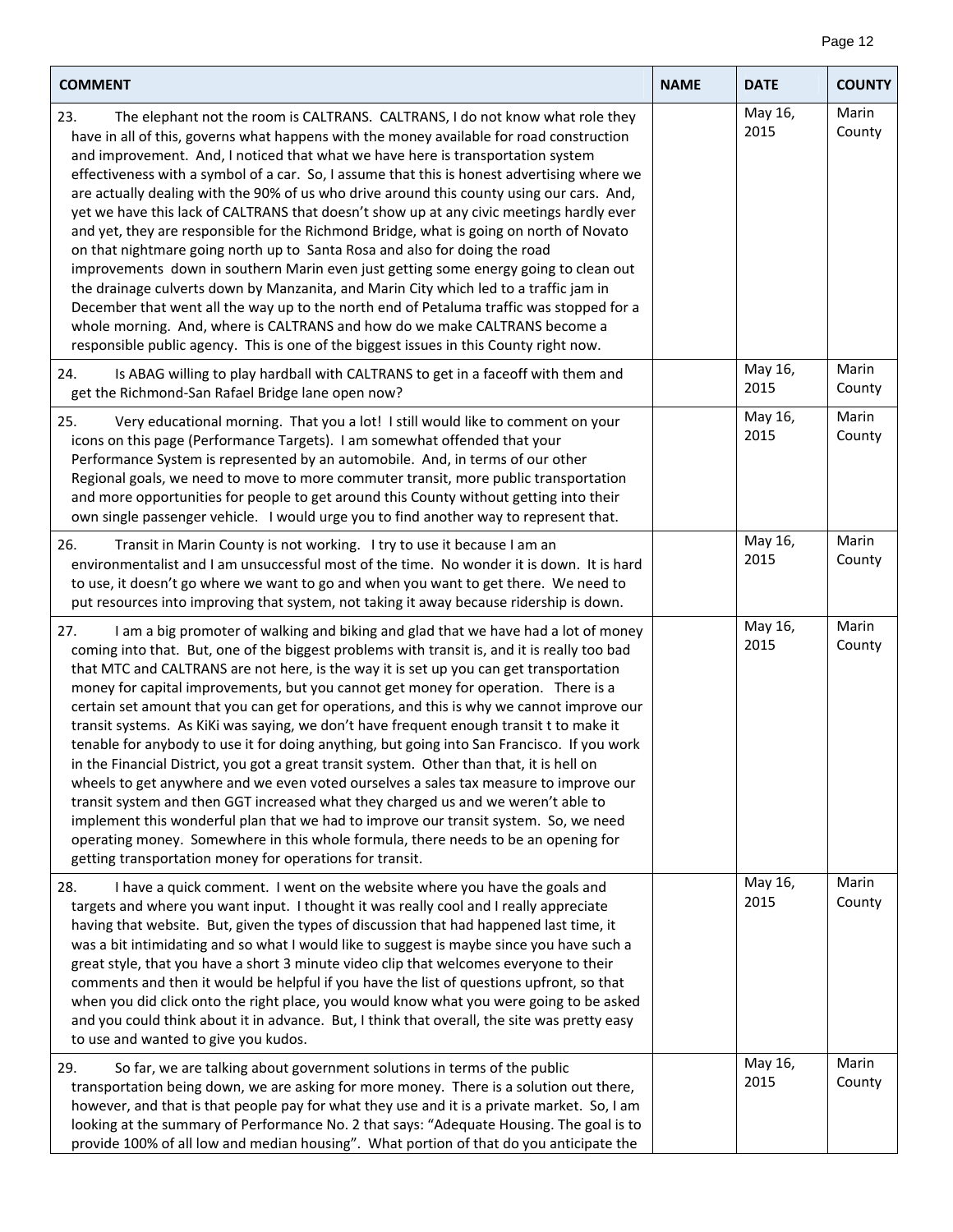| <b>COMMENT</b>                                                                                                                                                                                                                                                                                                                                                                                                                                                                                                                                                                                                                                                                                                                                                                                                                                                                                                                                                                                                                     | <b>NAME</b> | <b>DATE</b>     | <b>COUNTY</b>   |
|------------------------------------------------------------------------------------------------------------------------------------------------------------------------------------------------------------------------------------------------------------------------------------------------------------------------------------------------------------------------------------------------------------------------------------------------------------------------------------------------------------------------------------------------------------------------------------------------------------------------------------------------------------------------------------------------------------------------------------------------------------------------------------------------------------------------------------------------------------------------------------------------------------------------------------------------------------------------------------------------------------------------------------|-------------|-----------------|-----------------|
| private market is going to address or is it all going to from the government, planning<br>central control?                                                                                                                                                                                                                                                                                                                                                                                                                                                                                                                                                                                                                                                                                                                                                                                                                                                                                                                         |             |                 |                 |
| So, you are speaking about adequate housing in the goals. Can you talk about<br>30.<br>equity since they bleed into each other? This idea of equitable access is that adequate?<br>Can you elaborate?                                                                                                                                                                                                                                                                                                                                                                                                                                                                                                                                                                                                                                                                                                                                                                                                                              |             | May 16,<br>2015 | Marin<br>County |
| On the table on the relative priorities assigned to the various components of the<br>31.<br>Plan Bay Area, seven, and Marin isn't even mentioned here, of the eight Counties that<br>have been polled, climate protection is only mentioned by one of them. At the same<br>time, in the summary of performance, in the next 25 years, it states that the Plan projects<br>$CO2$ emissions per capita declines by 18%. Since we have such low level of support for<br>climate protection on the one hand, it seems to me a disconnect on what you project will<br>happen in the real world over the next 25 years.                                                                                                                                                                                                                                                                                                                                                                                                                  |             | May 16,<br>2015 | Marin<br>County |
| 32.<br>I am looking at the key milestones chart, and it talk about scenarios. I am having<br>trouble understanding what that really means. What is a scenario? It looks like three will<br>be chosen and then of the three, one will be chosen and I have trouble just picturing what<br>that really means. So, wonder whether you could elaborate a bit on that?                                                                                                                                                                                                                                                                                                                                                                                                                                                                                                                                                                                                                                                                  |             | May 16,<br>2015 | Marin<br>County |
| 33.<br>Between Cynthia's projections of why population didn't change in Marin County<br>that we have an older population, that people move away, as people move in we will<br>growth in that regard. Besides that, there is the obligation to meet future housing needs.<br>And, it feels like there is pointing going on between ABAG where on the one hand, ABAG<br>says here is the population growth we accept, and on the other hand ABAG says this is<br>what each of the communities need to build and that increases the population. And so, it<br>is not surely that you are seeing population in Marin County change due to our<br>demographics it is also due to the mandates of housing that happens to me and it seems<br>to many of us that mandate that the population has to grow and that there is not end in<br>sight even though what has been there is flat growth and so, I would like you to speak to<br>that and explain on why there is this difficult thing going on with ABAG projections.               |             | May 16,<br>2015 | Marin<br>County |
| First, it is so heartening to be able to be in this type of audience. Brad with your<br>34.<br>comments and your thoughtful participation with us, and Pat for organizing this and to<br>Cynthia for your comments. One the second target on affordable housing, back in the<br>2013 Plan that was one of the items that showed that the strategy for meeting the<br>affordable housing targets in Plan Bay Area missed its mark. What is happening between<br>the 2013 Plan and the 2017 Plan that that target might be met?                                                                                                                                                                                                                                                                                                                                                                                                                                                                                                      |             | May 16,<br>2015 | Marin<br>County |
| 35.<br>My other comment is on the key milestones and MTC's public participation plan for<br>Plan Bay Area. Many of us in the room are veterans of that earlier Plan Bay Area 2013<br>and participated in many ways with participation. Many of us also looked at the MTC's<br>public participation plan for Plan Bay Area and see that it is a pretty closed system and is<br>not what is occurring in this meeting. This is outstanding to have this dialogue today. But<br>the public participation plan looks like it is measuring effectiveness by saying how many<br>meetings were held and how many press releases were sent and how many people visited<br>the website. There is a certain lacking substance in terms of there being a real exchange<br>and consideration of what thoughtful people like people in this room are bringing forward<br>of questions and concerns. So, just wondering if you can comment on the public<br>participation plan and how we can we can keep substance in the public participation. |             | May 16,<br>2015 | Marin<br>County |
| Going back to the Climate Protection board in your previous meeting where only<br>36.<br>Sonoma voted for Climate Change as being of importance. I would like to just frame that<br>from the standpoint that Plan Bay Area came out of SB 375 which came out of AB 32<br>which is California's Climate Change Action Law and some people say misguided. As an<br>environmentalist and sustainability advocate in this County for a long time, we have asked<br>our elected officials to view every decision and every policy through the lens of Climate<br>Change and I wonder if considering the genesis and parentage of this effort that we might<br>elevate the concept of Climate Protection to be an overarching umbrella concept from<br>which stems all of the action plan implementation which should address that.                                                                                                                                                                                                      |             | May 16,<br>2015 | Marin<br>County |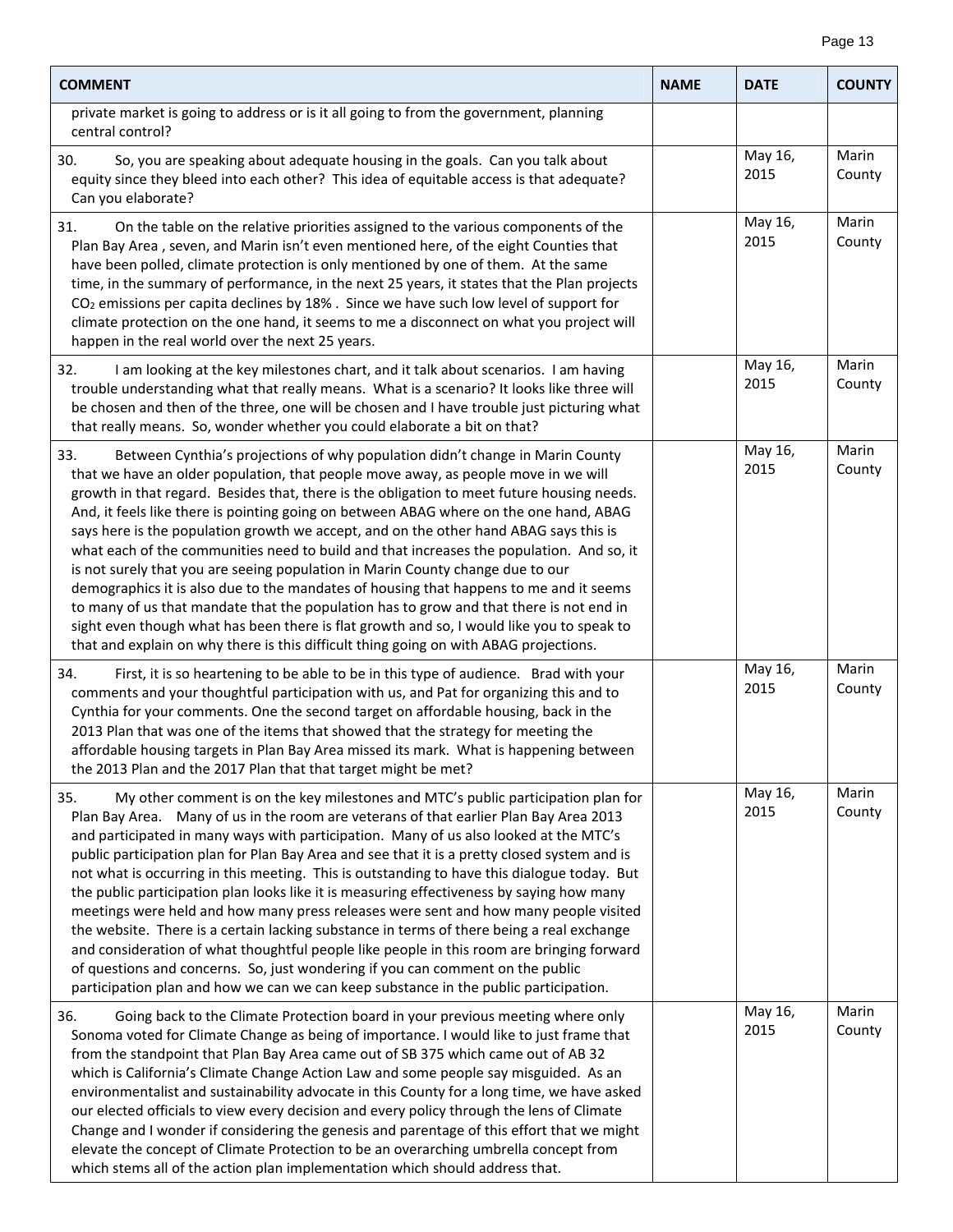| <b>COMMENT</b>                                                                                                                                                                                                                                                                                                                                                                                                                                                                                                                                                                                                                                                                                                                                                                                                                                                                                                                                                                                                                                                                                                                                                                                                                                                                                                                                                                                                                                                                                                                                                                                                                                                                                                                                                                                                                                                                                                                                                     | <b>NAME</b> | <b>DATE</b>     | <b>COUNTY</b>   |
|--------------------------------------------------------------------------------------------------------------------------------------------------------------------------------------------------------------------------------------------------------------------------------------------------------------------------------------------------------------------------------------------------------------------------------------------------------------------------------------------------------------------------------------------------------------------------------------------------------------------------------------------------------------------------------------------------------------------------------------------------------------------------------------------------------------------------------------------------------------------------------------------------------------------------------------------------------------------------------------------------------------------------------------------------------------------------------------------------------------------------------------------------------------------------------------------------------------------------------------------------------------------------------------------------------------------------------------------------------------------------------------------------------------------------------------------------------------------------------------------------------------------------------------------------------------------------------------------------------------------------------------------------------------------------------------------------------------------------------------------------------------------------------------------------------------------------------------------------------------------------------------------------------------------------------------------------------------------|-------------|-----------------|-----------------|
| 37.<br>I don't know how long you have lived in Marin, but there are a few bridges in San<br>Anselmo and Ross where the flood did not go down, it actually went up. I want to follow<br>up on an earlier question. There is a certain amount of if you build it they will come. If we<br>don't particularly like the project and if it is not economically sustainable, they will go<br>bankrupt and lower the rent and people will come. So, there is a chicken and egg aspect<br>on all the housing requirements have that has an effect. I don't know how as an<br>economist take that into account. If you say that you have to build 10,000 housing units<br>in Marin they will fill up because of the economic issues. But somehow they will fill up.<br>And, then you will say see our projection was right. Which is the chicken and which is the<br>egg? That is something that we just have to look at.                                                                                                                                                                                                                                                                                                                                                                                                                                                                                                                                                                                                                                                                                                                                                                                                                                                                                                                                                                                                                                                   |             | May 16,<br>2015 | Marin<br>County |
| 38.<br>A quick comments. Your excellent suggestion for assisted living and for older<br>people to stay in their villages and towns for years would be an excellent addition rather<br>than just straight affordable housing. A lot of small towns in Marin have service people<br>coming into them every day and traffic gets backed up hugely and they just don't work in<br>that town, they go to others in Marin. So, you can't provide affordable housing in one<br>town for a mobile population like that. And, the other thing that I would love to have<br>stated is that your greenhouse gas emissions, are less than 5 parts CO <sub>2</sub> . The other part is<br>water vapor and you would have fun regulating that. The MTC plan is based on that<br>which came from AB 32 and SB 375. If you have been keeping up with the science lately,<br>there no indication that CO <sub>2</sub> is causing global warming, which morphs into climate change.<br>It has been known for 18 years. And, so it is time to revisit the science and get this<br>straight and stop basing policies on things that are not happening.                                                                                                                                                                                                                                                                                                                                                                                                                                                                                                                                                                                                                                                                                                                                                                                                                                 |             | May 16,<br>2015 | Marin<br>County |
| 39.<br>I chair the Transportation and Land Use Committee of the League of Women<br>Voters in Marin County. The League supports good public process. So, thanks go to Pat<br>Eklund for convening this group sharing information and providing feedback on the ABAG<br>process. And, to members of the ABAG staff, Brad Paul, Cynthia Kroll, Hing Wong, here<br>today on a Saturday to get feedback on ABAG's procedures. The League supports good<br>regional planning efforts that concentrate building where it belongs not on agricultural<br>and environmentally sensitive lands and that strives to protect and improve air quality.<br>The League supports building housing that includes affordable housing that meets the<br>needs of Marin County and its cities and towns. And, that is where local responsibility as<br>Pat and others have mentioned comes in. The League strongly encourages the practice of<br>local responsibility in Marin.                                                                                                                                                                                                                                                                                                                                                                                                                                                                                                                                                                                                                                                                                                                                                                                                                                                                                                                                                                                                        |             | May 16,<br>2015 | Marin<br>County |
| I also want to thank Pat for organizing this meeting and for the ABAG<br>40.<br>representatives for coming and our other elected officials for coming. It seems as though<br>a lot of people think that the purpose of Plan Bay Area is to drive growth and I really want<br>to reframe that because the purpose of Plan Bay Area is to meet needs and what our good<br>people at ABAG are trying to do is to assess what those needs are so that we can plan for<br>them and address them in a way that actually solves problems without creating new<br>problems. And, that is a difficult thing to do. We want to preserve our communities not<br>just our physical communities it is the people that make up those communities and we are<br>losing a lot of the people who made up our community. The jobs that we can see that are<br>being created in Marin are mostly in service or retail sectors that are lower paying jobs<br>and if we don't have housing that those people can afford they will be coming from<br>somewhere else and driving traffic not just on the Richmond Bridge but on our surface<br>roads. So, the purpose that I see for Plan Bay Area is trying to locate the jobs and the<br>housing in such a way that people have a choice whether they want to drive or not. Right<br>now, most of us don't have that choice. We have to drive. It is the way our communities<br>are set up. So, to meet the needs of the future, let's at least meet those needs in a way<br>that they protect our open space and our agricultural lands not just in Marin but what<br>surrounds us. Because they are building way out in the Central Valley, we want to<br>preserve that open space and we want to see that take place in such a way that it is near<br>transit, near the jobs and near shops and services so we can reduce the number of trips<br>that people are making by car. There are consequences to not planning and not doing |             | May 16,<br>2015 | Marin<br>County |